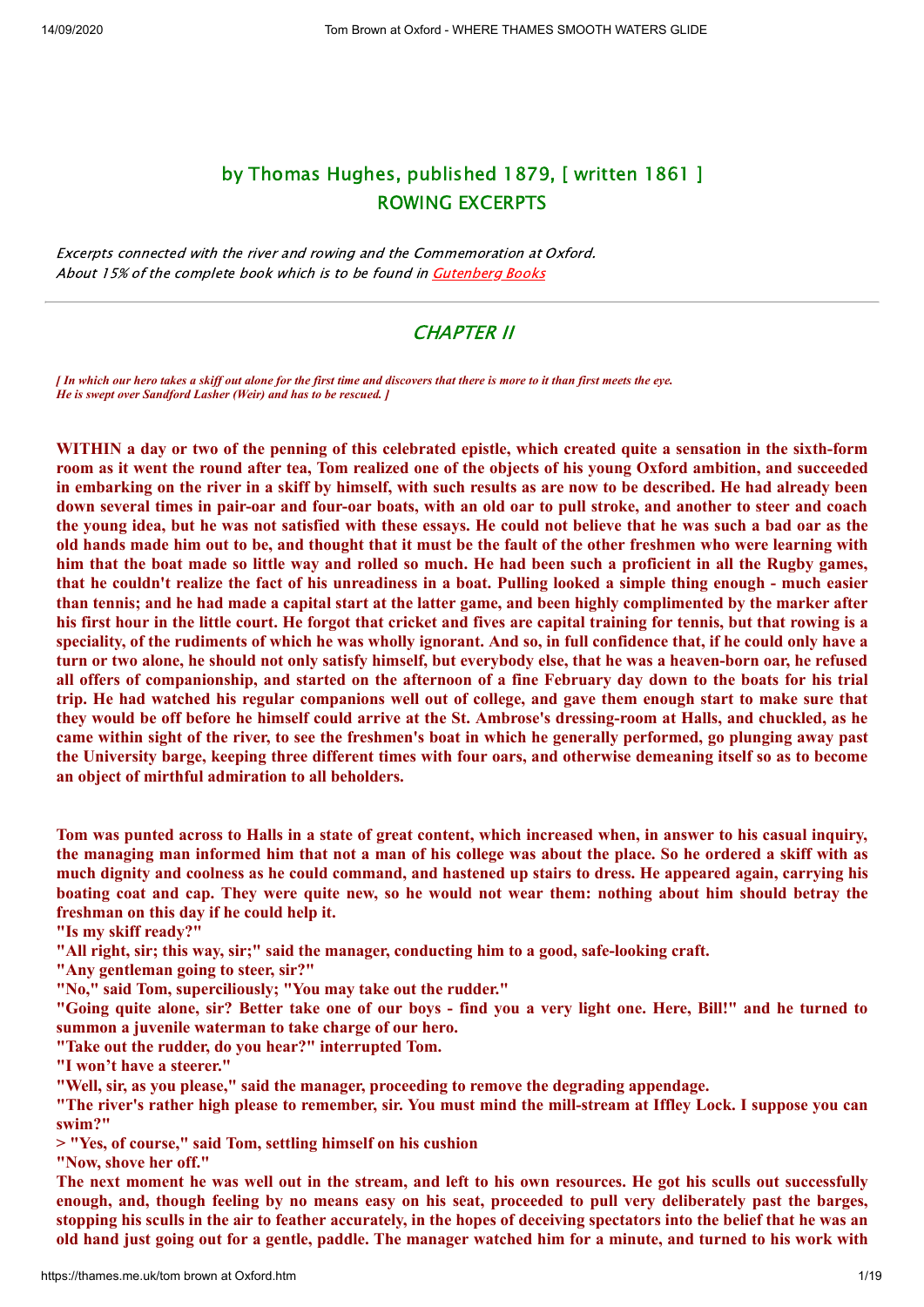#### **an aspiration that he might not come to grief**

But no thought of grief was on Tom's mind as he dropped gently down, impatient for the time when he should pass the mouth of the Cherwell, and so, having no longer critical eyes to fear, might put out his whole strength, and give **himself at least, if not the world, assurance of a waterman.**

The day was a very fine one, a bright sun shining, and a nice fresh breeze blowing across the stream, but not enough to ruffle the water seriously. Some heavy storms up Gloucestershire way had cleared the air, and swollen the stream at the same time; in fact, the river was as full as it could be without overflowing its banks - a state in which, of all others, it is the least safe for boating experiments. Fortunately, in those days there were no outriggers. Even the racing skiffs were comparatively safe craft, and would now be characterized as tubs; while the real tubs (in one of the safest of which the prudent manager had embarked our hero) were of such build that it required **considerable ingenuity actually to upset them.**

If any ordinary amount of bungling could have done it, Tom's voyage would have terminated within a hundred yards of the Cherwell. While he had been sitting quiet and merely paddling, and almost letting the stream carry him down, the boat had trimmed well enough; but now, taking a long breath, he leaned forward, and dug his sculls into the water pulling them through with all his strength. The consequence of this feat was that the handles of the sculls came into violent collision in the middle of the boat, the knuckles of his right hand were barked, his left scull unshipped, and the head of his skiff almost blown round by the wind before he could restore order on board.

"Never mind; try again," thought he, after the first sensation of disgust had passed off, and a glance at the shore **showed him that there were no witnesses.**

"Of course, I forgot, one hand must go over the other. It might have happened to any one. Let me see, which hand **shall I keep uppermost: the left, that's the weakest."**

And away he went again, keeping his newly-acquired fact painfully in mind, and so avoiding further collision amidships for four or five strokes. But, as in other sciences, the giving of undue prominence to one fact brings others inexorably on the head of the student to avenge his neglect of them, so it happened with Tom in his practical study of the science of rowing, that by thinking of his hands, he forgot his seat, and the necessity of trimming properly. Whereupon the old tub began to rock fearfully and the next moment he missed the water altogether with his right scull and subsided backwards, not without struggles, into the bottom of the boat; while the half stroke **which he had pulled with his left hand sent her head well into the bank.**

Tom picked himself up, and settled himself on his bench again, a sadder and a wiser man, as the truth began to dawn upon him that pulling, especially sculling does not, like reading and writing, come by nature. However he addressed himself manfully to his task; savage indeed, and longing to drive a hole in the bottom of the old tub, but **as resolved as ever to get to Sandford and back before hall time, or perish in the attempt.**

He shoved himself off the bank, and, warned by his last mishap, got out into mid stream, and there, moderating his **ardour, and contenting himself with a slow and steady stroke, was progressing satisfactorily, and beginning to** recover his temper, when a loud shout startled him; and, looking over his shoulder at the imminent risk of an upset, he beheld the fast sailer the Dart, close hauled on a wind, and almost aboard of him. Utterly ignorant of what was the right thing to do, he held on his course, and passed close under the bows of the miniature cutter, the steersman having jammed his helm hard down, shaking her in the wind, to prevent running over the skiff, and solacing himself with pouring maledictions on Tom and his craft, in which the man who had hold of the sheets, and the third, who was lounging in the bows, heartily joined. Tom was out of ear-shot before he had collected vituperation enough to hurl back at them, and was, moreover, already in the difficult navigation of the Gut, where, notwithstanding all his efforts, he again ran aground; but, with this exception, he arrived without other mishap at **Iffley, where he lay on his sculls with much satisfaction, and shouted,**

**"Lock - lock!"**

The lock-keeper appeared to the summons, but instead of opening the gates seized a long boat-hook, and rushed towards our hero calling on him to mind the mill-stream, and pull his right hand scull; notwithstanding which warning, Tom was within an ace of drifting past the entrance to the lock, in which case assuredly his boat, if not he, had never returned whole. However, the lock-keeper managed to catch the stern of his skiff with the boat-hook, and drag him back into the proper channel, and then opened the lock-gates for him. Tom congratulated himself as he entered the lock that there were no other boats going through with him; but his evil star was in the ascendant, and all things, animate and inanimate, seemed to be leagued together to humiliate him. As the water began to fall rapidly, he lost his hold of the chain, and the tub instantly drifted across the lock, and was in imminent danger of sticking and breaking her back, when the lock-keeper again came to the rescue with his boat-hook; and, guessing the state of the case, did not quit him until he had safely shoved him and his boat well out into the pool below, with **an exhortation to mind and go outside of the barge which was coming up.**

Tom started on the latter half of his outward voyage with the sort of look which Cato must have worn when he elected the losing side, and all the gods went over to the winning one. But his previous struggles had not been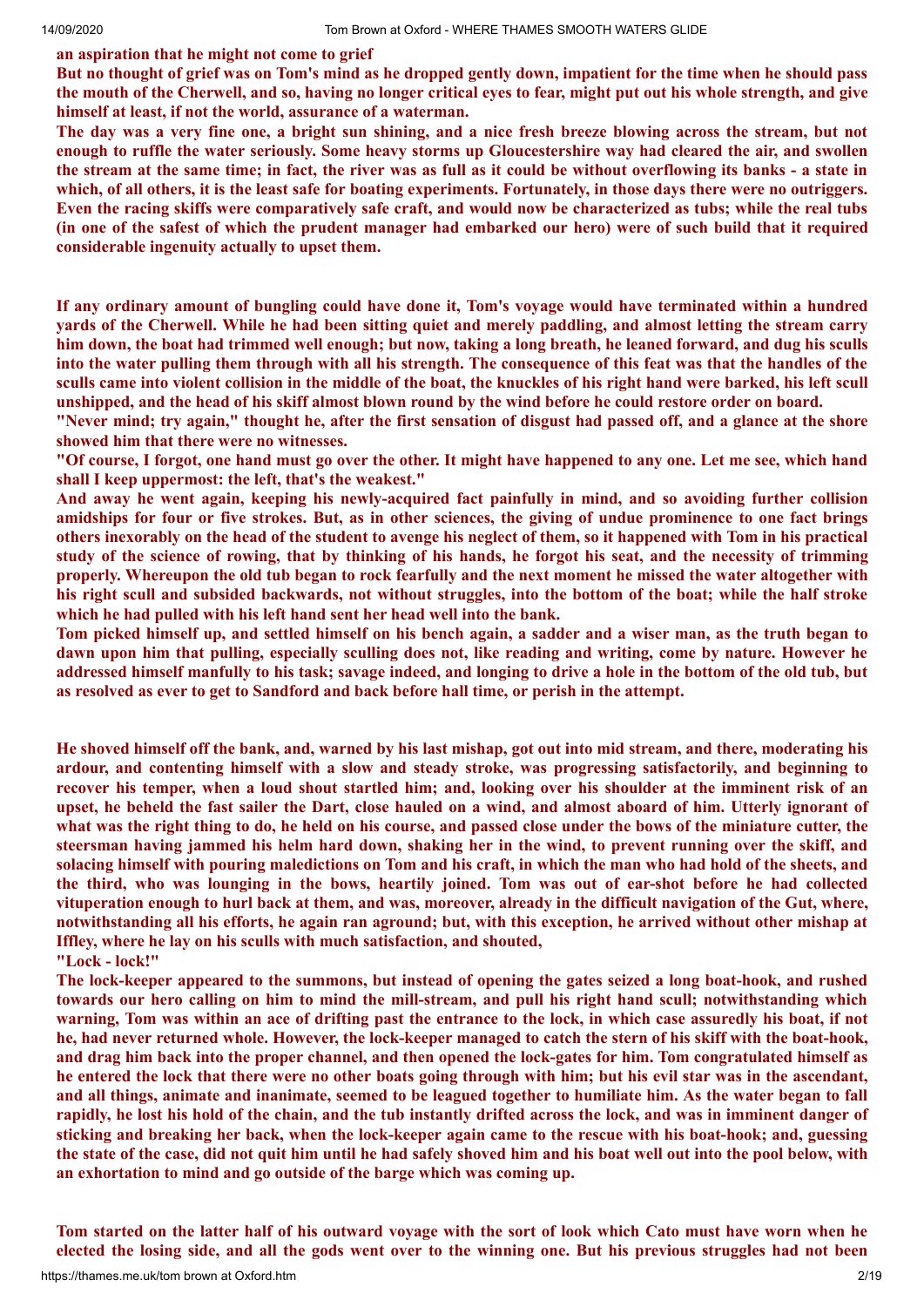thrown away, and he managed to keep the right side of the barge, turn the corner without going aground, and zigzag down Kennington reach, slowly indeed, and with much labour, but at any rate safely. Rejoicing in this feat, he stopped at the island, and recreated himself with a glass of beer, looking now hopefully towards Sandford, which lay within easy distance, now upwards again along the reach which he had just overcome, and solacing himself with the remembrance of a dictum, which he had heard from a great authority, that it was always easier to steer up stream than down, from which he argued that the worst part of his trial trip was now over.

Presently he saw a skiff turn the corner at the top of the Kennington reach, and, resolving in his mind to get to Sandford before the new comer paid for his beer, and betook himself again to his tub. He got pretty well off, and, the island shutting out his unconscious rival from his view, worked away at first under the pleasing delusion that he was holding his own. But he was soon undeceived, for in monstrously short time the pursuing skiff showed round the corner, and bore down on him. He never relaxed his efforts, but could not help watching the enemy as he came up with him hand over hand, and envying the perfect ease with which he seemed to be pulling his long steady stroke, and the precision with which he steered, scarcely ever casting a look over his shoulder. He was hugging the Berkshire side himself, as the other skill passed him, and thought he heard the sculler say something about keeping out, and minding the small lasher; but the noise of waters and his own desperate efforts prevented his **heeding, or, indeed, hearing the warning plainly. In another minute, however he heard plainly enough most** energetic shouts behind him and, turning his head over his right shoulder, saw the man who had just passed him backing his skiff rapidly up stream towards him. The next moment he felt the bows of his boat whirl round, the old tub grounded for a moment, and then, turning over on her side, shot him out on to the planking of the steep descent into the small lasher. He grasped at the boards, but they were too slippery to hold, and the rush of water was too strong for him, and, rolling him over and over, like a piece of drift wood, plunged him into the pool below.

After the first moment of astonishment and fright was over, Tom left himself to the stream, holding his breath hard, and paddling gently with his hands, feeling sure that, if he could only hold on, he should come to the surface sooner or later; which accordingly happened after a somewhat lengthy submersion. His first impulse on rising to the surface, after catching his breath, was to strike out for the shore, but, in the act of doing so, he caught sight of the other skiff coming stern foremost down the descent after him, and he trod the water and drew in his breath to watch. Down she came, as straight as an arrow, into the tumult below; the sculler sitting upright, and holding his sculls steadily in the water. For a moment she seemed to be going under, but righted herself, and glided swiftly into the still water; and then the sculler cast a hasty and anxious glance round, till his eyes rested on our hero's half**drowned head.**

**"Oh, there you are" he said, looking much relieved;**

**"All right, I hope. Not hurt, eh!"**

**"No, thankee; all right, I believe," answered Tom.**

**"What shall I do??"**

**"Swim ashore; I'll look after your boat."**

So Tom took the advice, swam ashore, and there stood dripping and watching the other as he righted the old tub, which was floating quietly bottom upwards, little the worse for the mishap, and no doubt, if boats can wish, earnestly desiring in her wooden mind to be allowed to go quietly to pieces then and there, sooner than be rescued **to be again entrusted to the guidance of freshmen.**

The tub having been brought to the bank, the stranger started again and collected the sculls and bottom boards, which were floating about here and there in the pool, and also in making salvage of Tom's coat, the pockets of which held his watch, purse, and cigar case. These he brought to the bank, and, delivering them over, inquired **whether there was anything else to look after.**

**"Thank you, no; nothing but my cap. Never mind it.**

It's luck enough not to have lost the coat" said Tom, holding up the dripping garment to let the water run out of **the arms and pocket-holes, and then wringing it as well as he could.**

**"At any rate," thought he, "I needn't be afraid of its looking too new any more."**

The stranger put off again, and made one more round, searching for the cap and anything else which he might have overlooked, but without success. While he was doing so, Tom had time to look him well over, and see what sort of man had come to his rescue. He hardly knew at the time the full extent of his obligation - at least if this sort of obligation is to be reckoned not so much by the service actually rendered, as by the risk encountered to be able to render it. There were probably not three men in the University who would have dared to shoot the lasher in a skiff in its then state, for it was in those times a really dangerous place; and Tom himself had had an extraordinary **escape, for, as Miller, the St. Ambrose coxswain, remarked on hearing the story,**

"No one who wasn't born to be hung could have rolled down it without knocking his head against something hard, **and going down like lead when he got to the bottom."**

He was very well satisfied with his inspection. The other man was evidently a year or two older than himself, his figure was more set, and he had stronger whiskers than are generally grown at twenty. He was somewhere about five feet ten in height, very deep-chested, and with long powerful arms and hands. There was no denying, however,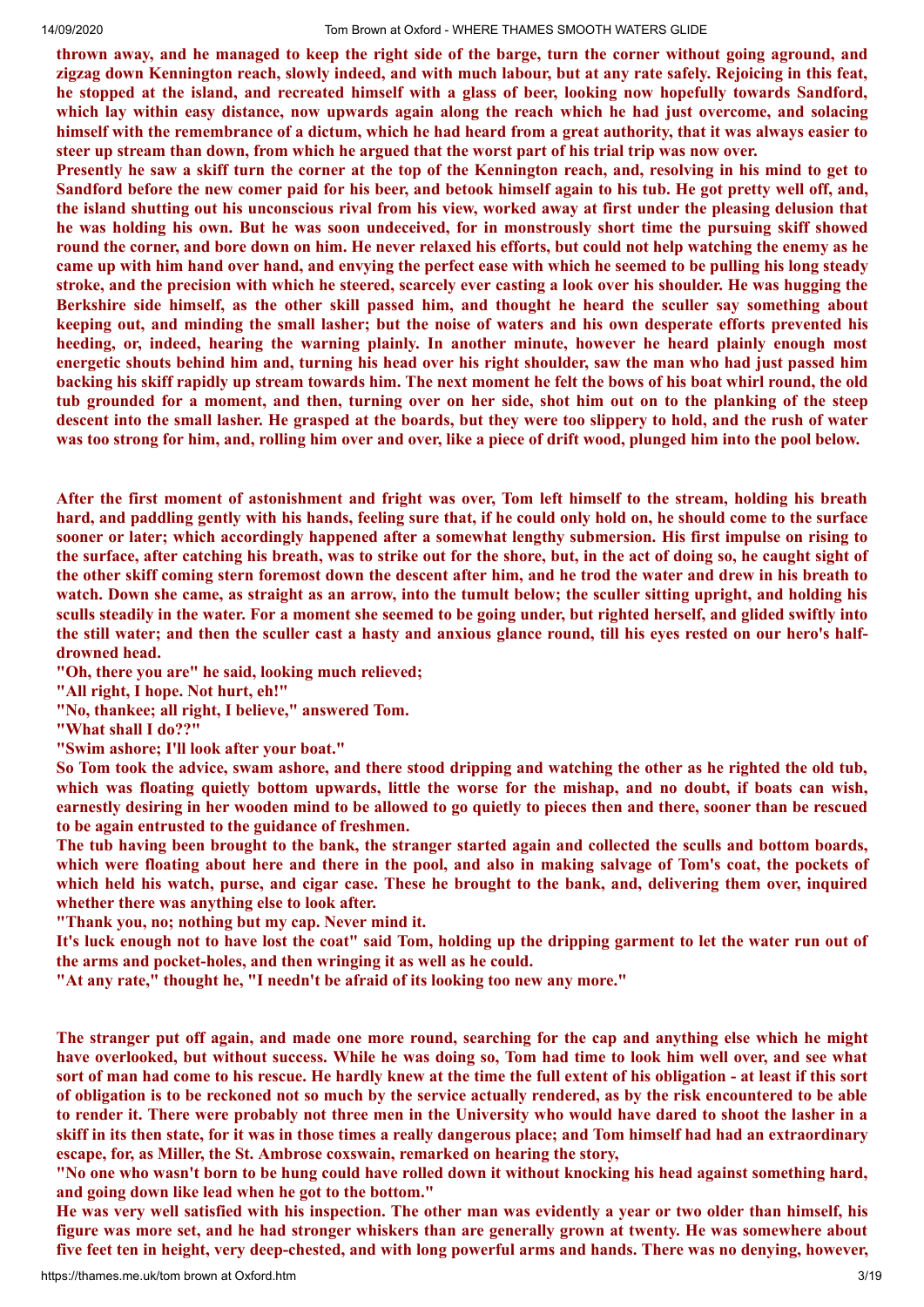that at the first glance he was an ugly man; he was marked with small-pox, had large features, high cheek-bones, deeply set eves, and a very long chin; and had got the trick which many underhung men have of compressing his upper lip. Nevertheless, there was that in his face which hit Tom's fancy, and made him anxious to know his rescuer better. He had an instinct that good was to be gotten out of him. So he was very glad when the search was ended, and the stranger came to the bank, shipped his sculls, and jumped out with the painter of his skiff in his **hand, which he proceeded to fasten to an old stump, while he remarked -**

**"I'm afraid the cap's lost."**

"It doesn't matter the least. Thank you for coming to help me; it was very kind indeed, and more than I expected. Don't they say that one Oxford man will never save another from drowning unless they have been introduced?" **"I don't know," replied the other; are you sure you're not hurt?"**

"Yes, quite," said Tom, foiled in what he considered an artful plan to get the stranger to introduce himself.

"Then we're very well out of it," said the other, looking at the steep descent into the lasher, and the rolling **tumbling rush of the water below.**

**"Indeed we are," said Tom;"but how in the world did you manage not to upset?"**

"I hardly know myself - I have shipped a good deal of water, you see. Perhaps I ought to have jumped out on the bank and come across to you, leaving my skiff in the river, for if I had upset I couldn't have helped you much.

However, I followed my instinct, which was to come the quickest way. I thought, too, that if I could manage to get down in the boat I should be of more use. I'm very glad I did it," he added after a moment's pause; "I'm really **proud of having come down that place."**

**"So ain't I," said Tom with a laugh, in which the other joined.**

**"But now you're getting chilled," and he turned from the lasher and looked at Tom's chattering jaws.**

**"Oh, it's nothing. I'm used to being wet."**

But you may just as well be comfortable if you can. Here's this rough jersey which I use instead of a coat; pull off that wet cotton affair, and put it on, and then we'll get to work, for we have plenty to do."

After a little persuasion Tom did as he was bid, and got into the great woollen garment, which was very comforting; and then the two set about getting their skiffs back into the main stream. This was comparatively easy as to the lighter skiff which was soon baled out and hauled by main force on to the bank, carried across and launched again. The tub gave them much more trouble, for she was quite full of water and very heavy; but after twenty minutes or so of hard work, during which the mutual respect of the labourers for the strength and willingness of each other was much increased, she also lay in the main stream leaking considerably, but otherwise **not much the worse for her adventure.**

"Now what do you mean to do?" said the stranger." I don't think you can pull home in her. One doesn't know how **much she may be damaged. She may sink in the lock, or play any prank."**

**"But what am I to do with her?"**

"Oh, you can leave her at Sandford and walk up, and send one of HaII's boys for her. Or, if you like, I will tow her **up behind my skiff."**

**Won't your skiff carry two?"**

**"Yes; if you like to come I'll take you, but you must sit, very quiet."**

"Can't we go down to Sandford first and have a glass of ale? What time is it? - the water has stopped my watch." **"A quarter-past three. I have about twenty minutes to spare."**

"Come along then", said Tom; "but will you let me pull your skiff down to Sandford?I resolved to pull to **Sandford to-day, and don't like to give it up."**

"By all means, if you like," said the other, with a smile; "jump in, and I'll walk along the bank."

"I Thank you," said Tom, hurrying into the skiff, in which he completed the remaining quarter of a mile, while the **owner walked by the side, watching him.**

They met on the bank at the little inn by Sandford lock, and had a glass of ale, over which Tom confessed that it was the first time he had ever navigated a skiff by himself, and gave a detailed account of his adventures, to the great amusement of his companion. And by the time they rose to go, it was settled, at Tom's earnest request, that he should pull the sound skiff up, while his companion sat in the stern and coached him. The other consented very kindly, merely stipulating that he himself should take the sculls, if it should prove that Tom could not pull them up in time for hall dinner. So they started, and took the tub in tow when they came up to it. Tom got on famously under his new tutor, who taught him to get forward, and open his knees properly, and throw his weight on to the sculls at the beginning of the stroke. He managed even to get into Iffley lock on the way up without fouling the gates, and was then and there complimented on his progress. Whereupon, as they sat, while the lock filled, Tom poured out his thanks to his tutor for his instruction, which had been given so judiciously that, while he was conscious of improving at every stroke, he did not feel that the other was asserting any superiority over him; and so, though more humble than at the most disastrous period of his downward voyage, he was getting into a better **temper every minute.**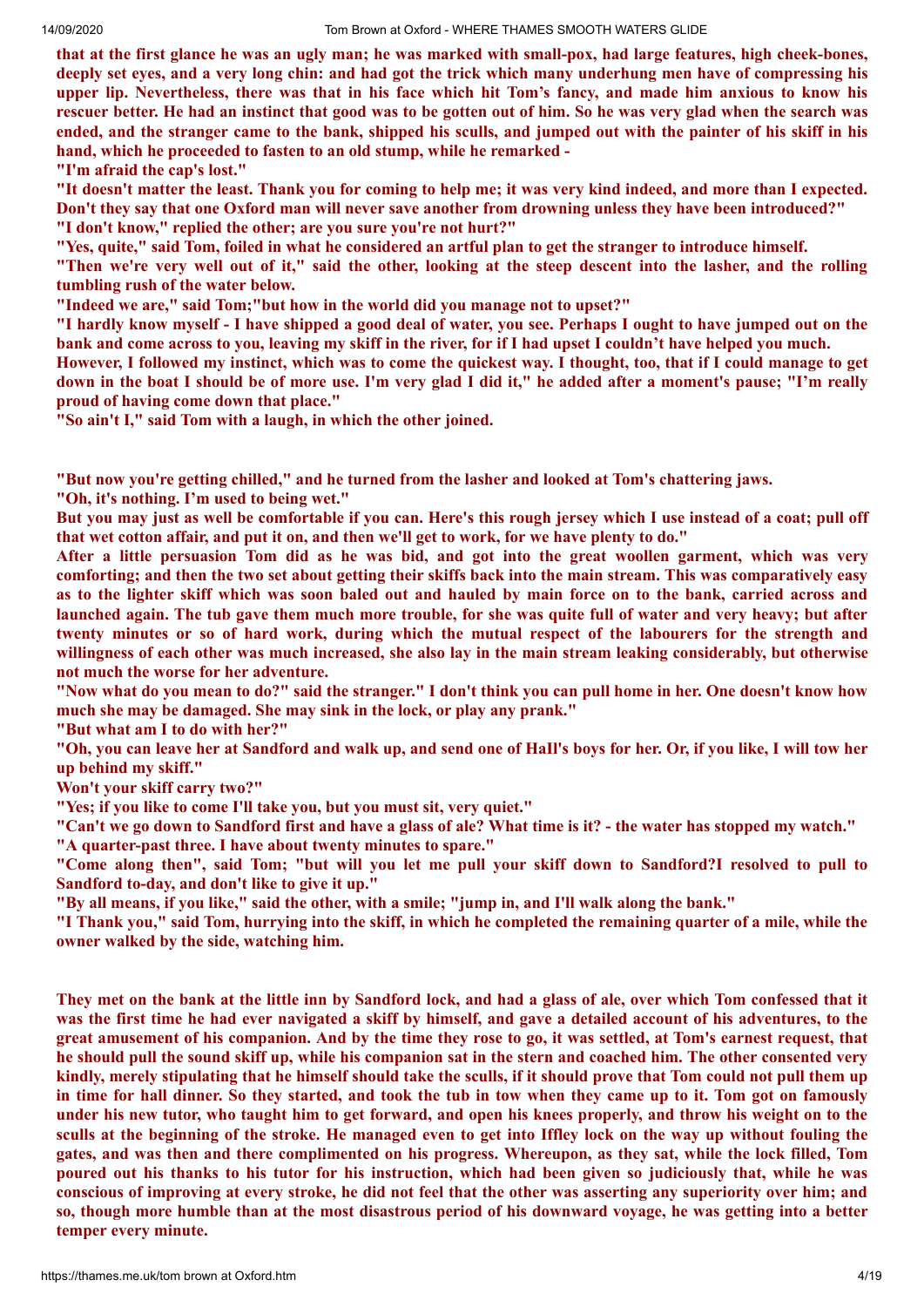It is a great pity that some of our instructors in more important matters than sculling will not take a leaf out of the same book. Of course, it is more satisfactory to one's own self-love, to make every one who comes to one to learn, feel that he is a fool, and we wise men; but, if our object is to teach well and usefully what we know ourselves there cannot be a worse method. No man, however, is likely to adopt it, so long as he is conscious that he has anything himself to learn from his pupils; and as soon as he has arrived at the conviction that they can teach him nothing that it is henceforth to be all give and no take - the sooner he throws up his office of teacher the better it will be for **himself, his pupils, and his country whose sons he is misguiding.**

**On their way up, so intent were they on their own work that, it, was not until shouts of**

"Hullo, Brown! how did you get there? Why, you said you were not going down to-day," greeted them just above the Gut, that they were aware of the presence of the freshmen's four-oar of St. Ambrose College, which had with **some trouble succeeded in overtaking them.**

"I said I wasn't going down with you," shouted Tom, grinding away harder than over, that they might witness and **wonder at his prowess.**

**"Oh, I dare say! Whose skiff are you towing up? I believe you've been upset."**

**Tom made no reply, and the four-oar floundered on ahead.**

**"Are you at St. Ambrose's?" asked his sitter, after a minute.**

"Yes; that's my treadmill, that four-oar. I've been down it almost every day since I came up, and very poor fun it is. So I thought today I would go on my own hook, and couldn't make a butter hand of it. And I have too, I know, **thanks to you."**

The other made no remark but a little shade came over his face. He had had no chance of making out Tom's college, as the new cap which would have betrayed him had disappeared in the lasher. He himself wore a glazed straw hat, which was of no college; so that up to this time neither of them had known to what college the other the **other belonged.**

When they landed at Hall's Tom was at once involved in a wrangle with the manager as to the amount of damage done to the tub; which the latter refused to assess before he knew what had happened to it; while our hero vigorously and with reason maintained that if he knew his business it could not matter what had happened to the boat. There she was, and he must say whether she was better or worse than when she started. In the middle of **which dialogue his new acquaintance touching his arm, said,**

**"You can leave my jersey with your own things; I shall get it tomorrow," and then disappeared.**

Tom, when he had come to terms with his adversary, ran upstairs expecting to find the other, and meaning to tell his name, and find out who it was that had played the good Samaritan by him. He was much annoyed when he **found the coast clear, and dressed in a grumbling humour.**

"I wonder why he should have gone off so quick. He might just as well have staved and walked up with me," thought he."Let me see, though; didn't he say I was to leave his jersey in our room, with my own things? Why, perhaps he is a St. Ambrose man himself. But then he would have told me so, surely. I don't remember to have seen his face in chapel or hall; but then there are such a lot of new faces, and he may not sit near me. However, I **mean to find him out before long, whoever he may be."**

With which resolve Tom crossed in the punt into Christ's Church meadow, and strolled college-wards, feeling that he had had a good hard afternoon's exercise, and was much the better for it. He might have satisfied his curiosity at once by simply asking the manager who it was that had arrived with him; and this occurred to him before he got home, whereat he felt satisfied, but would not go back then, as it was so near hall time. He would be sure to **remember it the first thing to-morrow.**

As it happened, however, he had not so long to wait for the information which he needed; for scarcely had he sat down in hall and ordered his dinner, when he caught sight of his boating acquaintance, who walked in habited in a gown which Tom took for a scholar's. He took his seat at a little table in the middle of the hall, near the bachelors' table, but quite away from the rest of the undergraduates, at which sat four or five other men in similar gowns. He either did not or would not notice the looks of recognition which Tom kept firing at him until he, had taken his **seat.**

"Who is that man that has just come in, do you know?" said Tom to his next neighbour, a second-term man. **"Which?" said the other, looking up.**

"That one over at the little table in the middle of the hall, with the dark whiskers. There, he has just turned rather **from us, and put his arm on the table."**

**"Oh, his name is Hardy."**

**"Do you know him?"**

**"No; I don't think anybody does. They say he is a clever fellow, but a very queer one."**

**"Why does he sit at that table?"**

**"He is one of our servitors, they all sit there together."**

"Oh," said Tom, not much wiser for the information, but resolved to waylay Hardy as soon as the hall was over,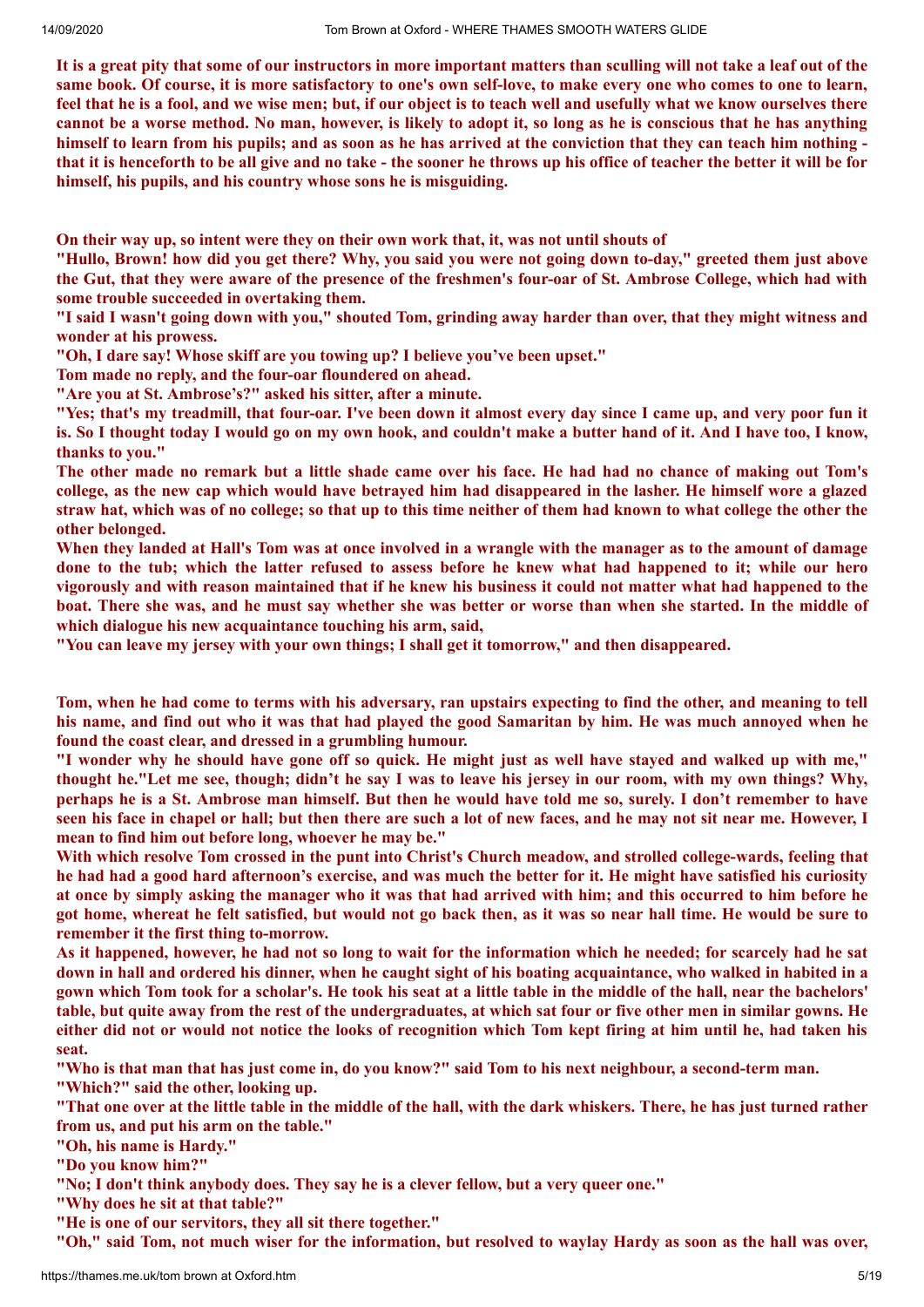and highly delighted to find that they, were after all of the same college; for he had already begun to find out, that however friendly you may be with out-college men, you must live chiefly with those of your own. But now his scout **brought his dinner, and he fell to with the appetite of a freshman on ample commons.**

## CHAPTER XIII

*[ In which our hero first takes part in a bumping race and makes his mark ]*

**"What's the time, Smith?"**

**"Half-past three, old fellow," answered Diogenes, looking at his watch.**

**"I never knew a day go so slowly," said Tom; "isn't it time to go down to the boats?"**

"Not by two hours and more, old fellow - can't you take a book, or something to keep you quiet?You won't be fit **for anything by six o'clock, if you go on worrying like this."**

And so Diogenes turned himself to his flute, and blew away to all appearances as composedly as if it had been the first week of term though, if the truth must be told, it was all he could do not to got up and wander about in a **feverish and distracted state, for Tom's restlessness infected him.**

Diogene's whole Heart was in the college boat: and so, though he had pulled dozens of races in his time, he was almost as nervous as a freshman on this the first day of the races. Tom, all unconscious of the secret discomposure of the other, threw himself into a chair and looked at him with wonder and envy. The flute went "toot, toot, toot," till he could stand it no longer. So he got up and went to the window, and, leaning out, looked up and down the **street for some minutes in a purposeless sort of fashion, staring hard at everybody and everything, but** unconscious all the time that he was doing so. He would not have been able, in fact, to answer Diogenes a word, had that worthy inquired of him what he had seen, when he presently drew in his head and returned to his fidgety **ramblings about the room.**

"How hot the sun is! but there's a stiff breeze from the south-east.I hope it will go down before the evening, don't **you?"**

**"Yes, this wind will make it very rough below the Gut. Mind you feather high now at starting."**

**"I hope to goodness I sha'n't catch a crab," said Tom.**

**"Don't think about it, old fellow; that's your best plan."**

**"But I can't think of anything else," said Tom.**

**"What the deuce is the good of telling a fellow not to think about it?"**

Diogenes apparently had nothing particular to reply, for he put his flute to his mouth again; and at the sound of **the "toot, toot," Tom caught up his gown, and fled away into the quadrangle.**

The crew had had their early dinner of steaks and chops, stale bread, and a glass and a half of old beer a piece at two o'clock, in the Captain's rooms. The current theory of training at that time was - as much meat as you could eat, the more underdone the better, and the smallest amount of drink upon which you could manage to live. Two pints in the twenty-four hours was all that most boats' crews that pretended to train at all were allowed, and for the last fortnight it had been the nominal allowance of the St. Ambrose crew. The discomfort of such a diet in the hot summer months, when you were at the same time taking regular and violent exercise, was something very serious. Outraged human nature rebelled against it; and though they did not admit it in public, there were very few men who did not rush to their water-bottles for relief, more or less often, according to the development of their bumps of conscientiousness and obstinacy. To keep to the diet at all strictly, involved a very respectable amount of physical endurance. Our successors have found out the unwisdom of this, as of other old superstitions; and that in order to get a man into training for a boat-race now-a-days, it is not of the first importance to keep him in a constant state of consuming thirst, and the restlessness of body and sharpness of temper which thirst generally induces. Tom appreciated the honour of being in the boat in his first year so keenly, that he had almost managed to keep to his training allowance, and consequently, now that the eventful day had arrived, was in a most uncomfortable frame of body and disagreeable frame of mind. He fled away from Diogenes' flute, but found no rest. He tried Drysdale. That hero was lying on his back on his sofa playing with Jack, and only increased Tom's thirst and soured his temper by the viciousness of his remarks on boating, and everything and person connected therewith; above all, on Miller, who had just come up, had steered them the day and pronounced the crew **generally, and Drysdale in "not half trained."**

Blake's oak was sported, as usual. Tom looked in at the door, but found him hard at work reading, and so carried himself off; and, after a vain hunt after others of the crew, and even trying to sit down and read, first a novel, then a play of Shakespeare, with no success whatever, wandered away out of the college, and found himself in five **minutes, by a natural and irresistible attraction, on the university barge.**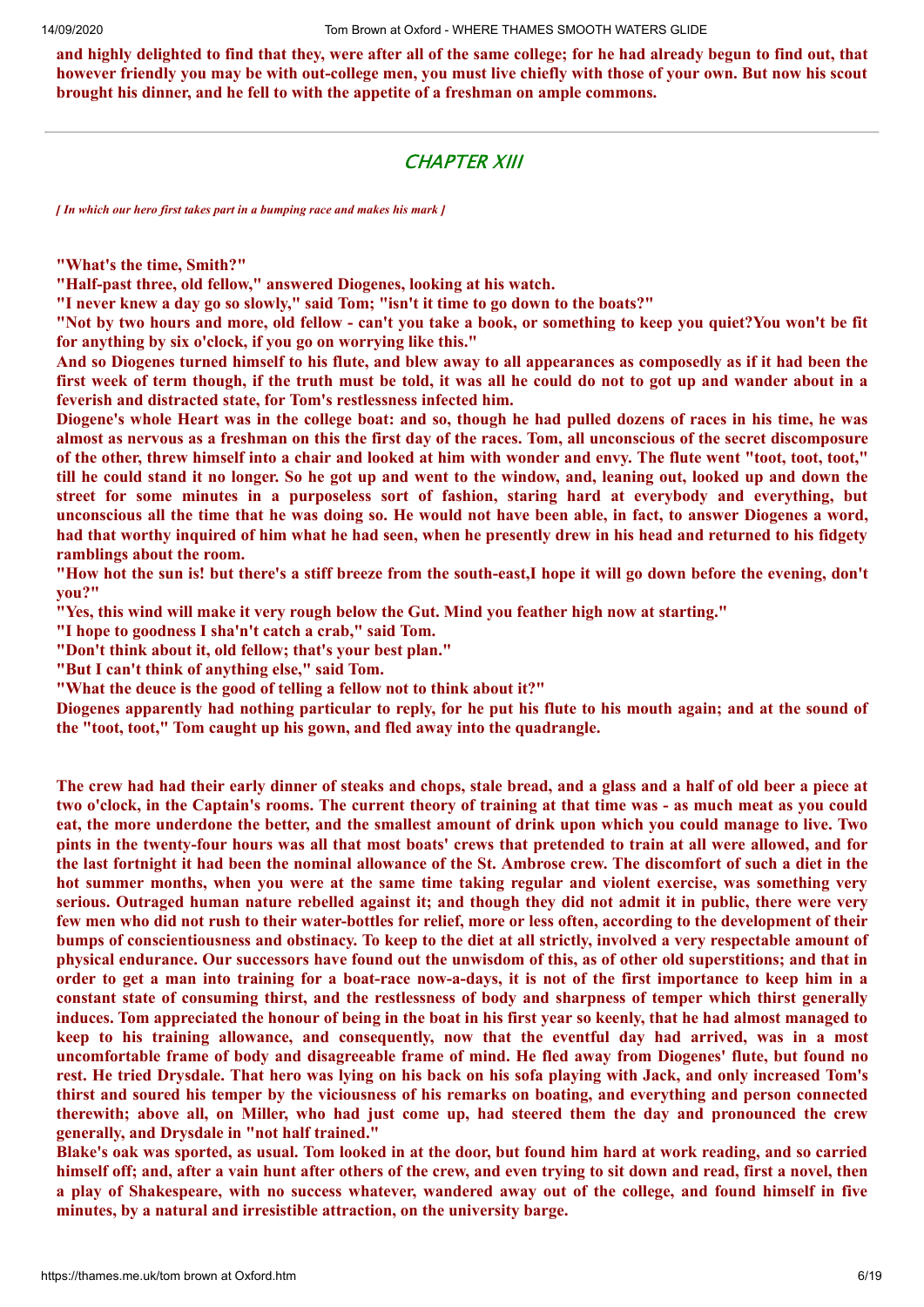There were half-a-dozen men or so reading the papers, and a group or two discussing the coming races. Amongst other things, the chances of St. Ambrose's making a bump the first night were weighed. Every one joined in praising the stroke, but there were great doubts whether the crew could live up to it. Tom carried himself on to the top of the barge to get out of hearing, for listening made his heart beat and his throat drier than ever. He stood on the top and looked right away down to the Gut, the strong wind blowing his gown about. Not even a pair oar was to be seen; the great event of the evening made the river a solitude at this time of day. Only one or two skiffs were coming home, impelled by reading men, who took their constitutionals on the water, and were coming in to be in time for afternoon chapel. The fastest and best of these soon came near enough for Tom to recognise Hardy's stroke; so he left the barge and went down to meet the servitor at his landing, and accompanied him to the St. **Ambrose dressing-room.**

"Well, how do you feel for the race tonight?" said Hardy, as he dried his neck and face, which he had been sluicing **with cold water, looking as hard and bright as a racer on Derby day.**

"Oh, wretched! I'm afraid I shall break down," said Tom, and poured out some of his doubts and miseries.

Hardy soon comforted him greatly; and by the time they were half across Christchurch meadow he was quite in heart again. For he knew how well Hardy understood rowing, and what a sound judge he was: and it was therefore cheering to hear that he thought they were certainly the second best, if not the best boat on the river; and that they **would be sure to make some bumps unless they had accidents.**

**"But that's just what I fear so," said Tom. I'm afraid I shall make some awful blunder."**

"Not you!" said Hardy; "only remember. Don't you fancy you can pull the boat by yourself, and go trying to do it. That's where young oars fail. If you keep thorough good time you'll be pretty sure to be doing your share of work. **Time is everything, almost."**

"I'll be sure to think of that," said Tom; and they entered St. Ambrose just as the chapel bell was going down; and **he went to chapel and then to hall, sitting by and talking for companionship while the rest dined.**

And so at last the time slipped away, and the Captain and Miller mustered them at the gates and walked off to the boats. A dozen other crews were making their way in the same direction, and half the undergraduates of Oxford streamed along with them. The banks of the river were crowded; and the punts plied rapidly backwards and forwards, carrying loads of men over to the Berkshire side. The university barge, and all the other barges, were decked with flags, and the band was playing lively airs as the St. Ambrose crew reached the scene of action.

No time was lost in the dressing-room, and in two minutes they were all standing in flannel trousers and silk **jerseys at the landing-place.**

**"You had better keep your jackets on," said the Captain; "we sha'n't be off yet."**

**"There goes Brazen-nose!"**

**"They look like work, don't they!"**

"The black and vellow seems to slip along so fast. They're no end of good colours. I wish our new boat was black!" **"Hang her colours, if she's only stiff in the back, and don't dip!"**

**"Well, she didn't dip yesterday; at least, the men on the bank said so."**

**"There go Baliol, and Oriel, and University."**

**"By Jove, we shall be late! Where's Miller?"**

**"In the shed, getting the boat out.**

Look, here's Exeter!" The talk of the crew was silenced for the moment as every man looked eagerly at the Exeter **boat. The Captain nodded to Jervis with a grim smile as they paddled gently by.**

**Then the talk began again.**

**"How do you think she goes?"**

**"Not so badly. They're very strong in the middle of the boat!"**

**"Not a bit of it: it's all lumber."**

**"You'll see. They're better trained than we are. They look as fine as stars."**

**"So they ought. They've pulled seven miles to our five for the last month, I'm sure."**

**"Then we shan't bump them."**

**"Why not?"**

"Don't you know that the value of products consists in the quantity of labour which goes to produce them? Product pace over course from Iffley up. Labour expended, Exeter, 7; St. Ambrose, 5. You see it is not in the **nature of things that we should bump them - Q.E.D."**

**"What moonshine! as if ten miles behind their stroke are worth two behind Jervis!"**

"My dear fellow, it isn't my moonshine; you must settle the matter with the philosophers. I only apply a universal **law to a particular case."**

Tom, unconscious of the pearls of economic lore which were being poured out for the benefit of the crew, was watching the Exeter eight as it glided away towards the Cherwell. He thought they seemed to keep horribly good **time.**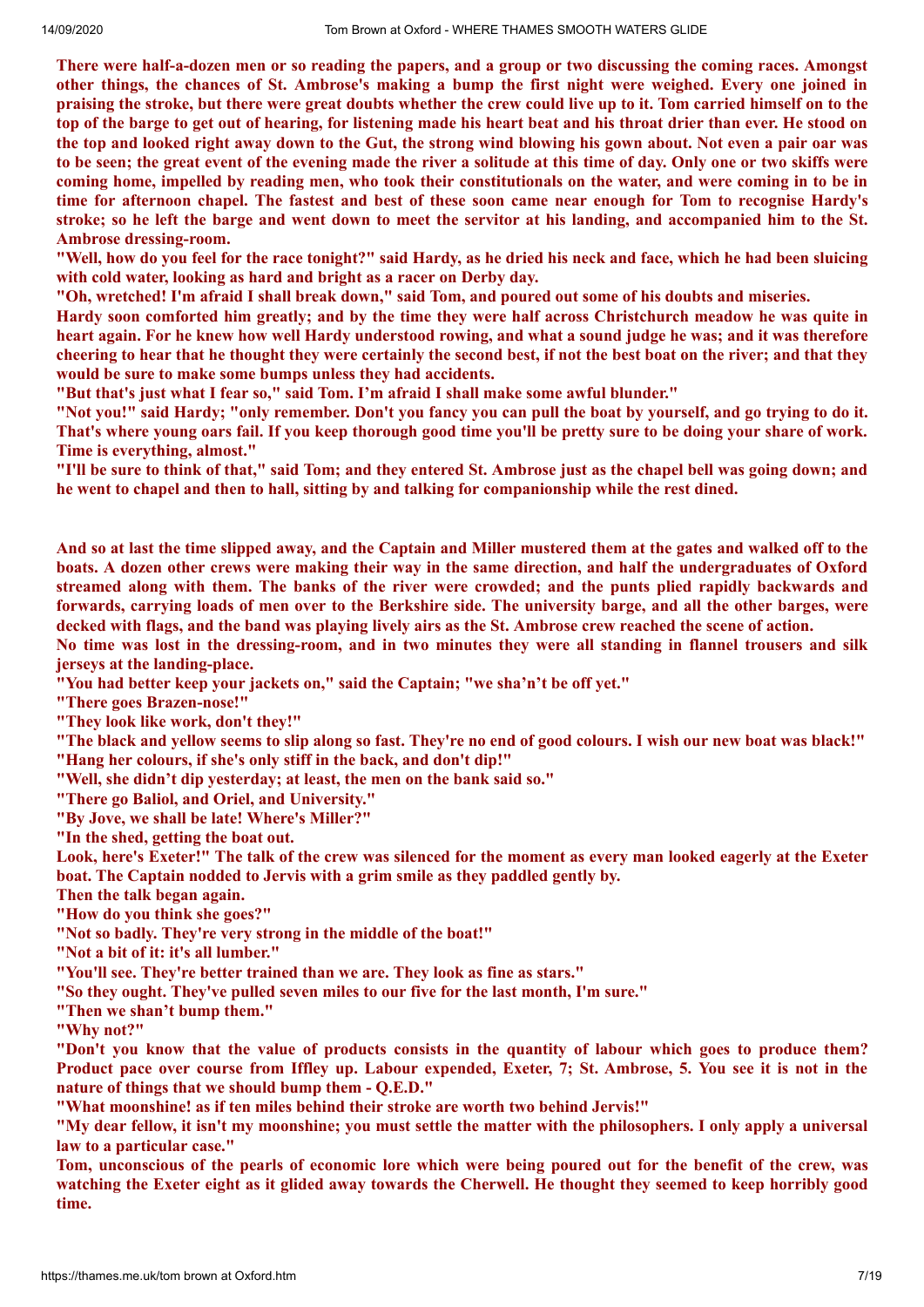**"Halloa, Drysdale! look, there's Jack going across in one of the punts."**

**"Of course he is. You don't suppose he wouldn't go down to see the race."**

**"Why won't Miller let us start? Almost all the boats are off."**

"There's plenty of time. We may just as well be up here as dawdling about the bank at Iffley."

**"We sha'n't go down till the last; Miller never lets us get out down below."**

**"Well, come; here's the boat, at last."**

The new boat now emerged from its shed, guided steadily to where they were standing by Miller and a waterman. **Then the coxswain got out and called for bow, who stepped forward.**

**"Mind how you step now, there are no bottom boards, remember," said Miller.**

**"Shall I take my jacket?"**

"Yes; you had better all go down in jackets in this wind. I've sent a man down to bring them back. **Now, two."**

**"Aye, aye!" said Drysdale, stepping forward.**

**Then came Tom's turn, and soon the boat was manned.**

**"Now," said Miller, taking his place, "are all your stretchers right?"**

**"I should like a little more grease for my rollocks."**

**"I'm taking some down; we'll put it on down below. Are you all right?"**

**"Yes."**

**"Then push her off - gently."**

The St. Ambrose boat was almost the last, so there were no punts in the way, or other obstructions; and they swung steadily down past the university barge, the top of which was already covered with spectators. Every man in the boat felt as if the eves of Europe were on him, and pulled in his very best form. Small groups of gownsmen were scattered along the bank in Christchurch meadow, chiefly dons, who were, really interested in the races, but, at that time of day, seldom liked to display enthusiasm enough to cross the water and go down to the starting place. These sombre groups were lighted up here and there by the dresses of a few ladies, who were walking up and down, and watching the boats. At the mouth of the Cherwell were moored two punts, in which reclined at their ease some dozen young gentlemen, smoking; several of these were friends of Drysdale's, and hailed him as the **boat, passed them.**

"What a fool I am to be here!" he, grumbled, in an under tone, casting an envious glance at the punts in their **comfortable berth, up under the banks, and out of the wind.**

**"I say, Brown, don't you wish we were well past this on the way up?"**

**"Silence in the bows!" shouted Miller.**

"You devil, how I hate you!" growled Drysdale, half in jest and half in earnest, as they sped along under the **willows.**

Tom got more comfortable at every stroke, and by the time they reached the Gut began to hope that he should not have a fit, or lose all his strength just at the start, or cut a crab, or come to some other unutterable grief, the fear of **which had been haunting him all day.**

"Here they are at last! - come along now - keep up with them," said Hardy to Grey, as the boat neared the Gut; **and the two trotted along downwards, Hardy watching the crew, and Grey watching him.**

**"Hardy, how eager you look!"**

**"I'd give twenty pounds to be going to pull in the race."**

Grey shambled on in silence by the side of his big friend, and wished he could understand what it was that moved **him so.**

As the boat shot into the Gut from under the cover of the Oxfordshire bank, the wind caught the bows. **"Feather high, now," shouted Miller;**

and then added in a low voice to the Captain, "It will be ticklish work, starting in this wind."

**"Just as bad for all the other boats," answered the Captain.**

"Well said, old philosopher!" said Miller." It's a comfort to steer you; you never make a fellow nervous. I wonder **if you ever felt nervous yourself, now?"**

**"Can't say," said the Captain."Here's our post; we may as well turn."**

"Easy, bow side - now two and four, pull her round - back water, seven and five!" shouted the coxswain; and the **boat's head swung round, and two or three strokes took her into the bank.**

Jack instantly made a convulsive attempt to board, but was sternly repulsed, and tumbled backwards into the **water.**

#### **Hark! - the first gun.**

The report sent Tom's heart into his mouth again. Several of the boats pushed off at once into the stream; and the crowds of men on the bank began to be agitated, as it were, by the shadow of the coming excitement. The St. Ambrose crew fingered their oars, put a last dash of grease on their rollocks, and settled their feet against the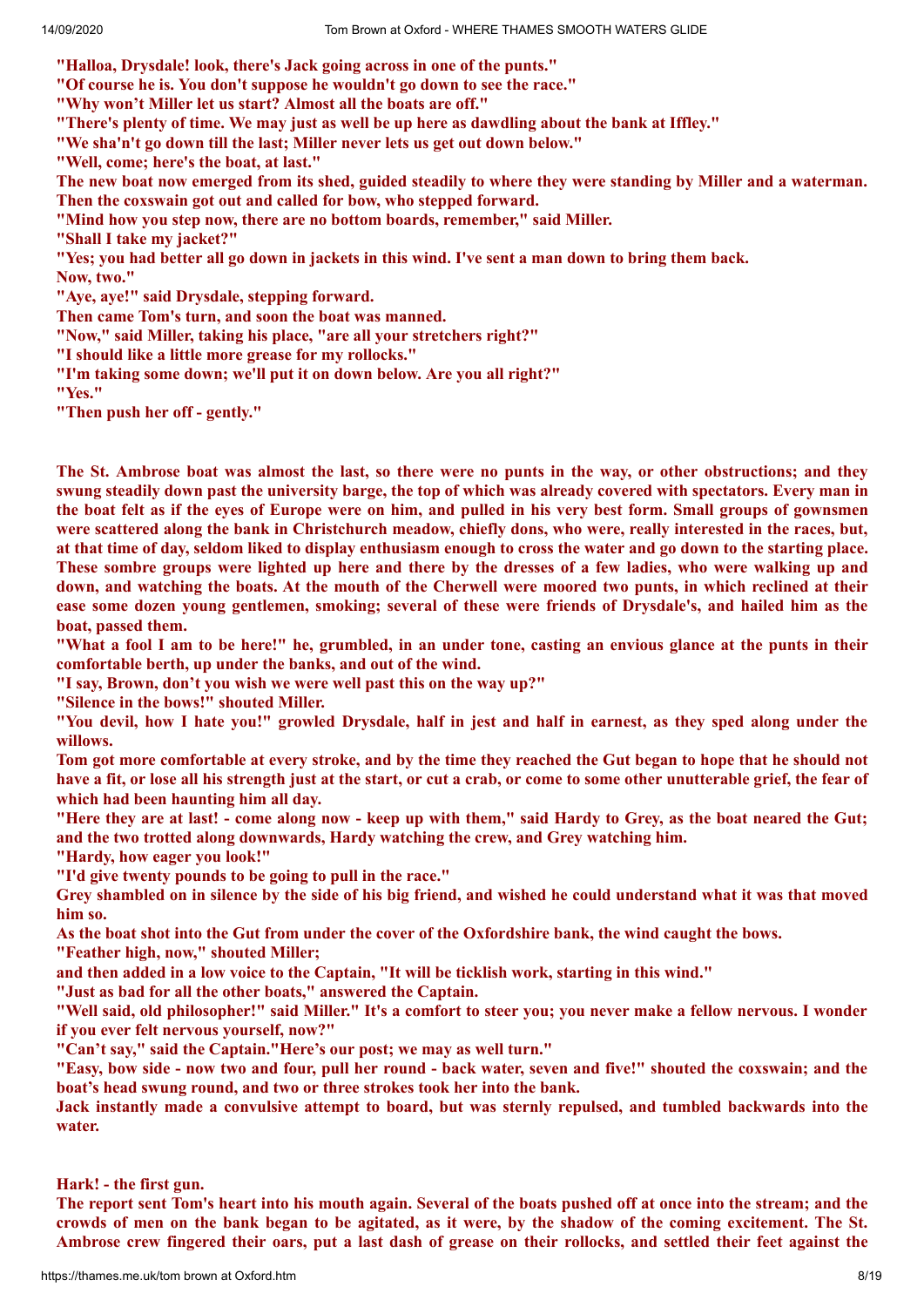**stretchers.**

**"Shall we push her off?" asked bow.**

"No, I can give you another minute," said Miller, who was sitting, watch in hand, in the stern, "only be smart **when I give the word."**

The Captain turned on his seat, and looked up the boat, His face was quiet, but full of confidence, which seemed to **pass from him into the crew. Tom felt calmer and stronger, as he met his eye.**

"Now mind, boys, don't quicken," he said, cheerily; "four short strokes, to get way on her, and then steady. **Here, pass up the lemon."**

And he took a sliced lemon out of his pocket, put a small piece into his own mouth, and then handed it to Blake, who followed his example, and passed it on. Each man took a piece; and just as bow had secured the end, Miller **called out -**

**"Now, jackets off, and get her head out steadily."**

The jackets were thrown on shore, and gathered up by the boatmen in attendance. The crew poised their oars, No. **2 pushing out her head, and the Captain doing the same for the stern.**

**Miller took the starting-rope in his hand.**

**"How the wind catches her stern," he said;**

**"here, pay out the rope one of you.**

**No, not you - some fellow with a strong hand.**

**Yes, you'll do," he went on, as Hardy stepped down the bank and took hold of the rope;**

"let me have it foot by foot as I want it. Not too quick; make the most of it - that'll do.

**Two and three just dip your oars in to give her way."**

The rope paid out steadily, and the boat settled to her place. But now the wind rose again, and the stern drifted **towards the bank.**

"You must back her a bit, Miller, and keep her a little further out, or our oars on stroke side will catch the bank."

**"So I see; curse the wind. Back her, one stroke all. Back her, I say!" shouted Miller.**

It is no easy matter to get a crew to back her an inch just now, particularly as there are in her two men who have never rowed a race before, except in the Torpids, and one who has never rowed a race, in his life.

However, back she comes; the starting rope slackens in Miller's left hand, and the stroke, unshipping his oar, **pushes the stern gently out.**

**There goes the second gun!**

**One short minute more, and we are off.**

Short minute, indeed! You wouldn't say so if you were in the boat, with your heart in your mouth, and trembling **all over like a man with the palsy.**

Those sixty seconds before the starting gun in your first race – why, they are like a life time.

**"By Jove, we are drifting in again," said Miller, in horror.**

**The Captain looked grim, but said nothing; it was too late now for him to be unshipping again.**

**"Here, catch hold of the long boat-hook, and fend her off."**

Hardy, to whom this was addressed, seized the boat-hook, and, standing with one foot in the water, pressed the end of the boat-hook against the gunwhale, at the full stretch of his arm, and so, by main force, kept the stern out.

**There was just room for stroke oars to dip, and that was all.**

**The starting rope was as taut as a harp-string; will Miller's left hand hold out?**

**It is an awful moment.**

**But the coxswain, though almost dragged backwards off his seat, is equal to the occasion.**

**He holds his watch in his right hand with the tiller rope.**

**"Eight seconds more only.**

**Look out for the flash. Remember, all eyes in the boat."**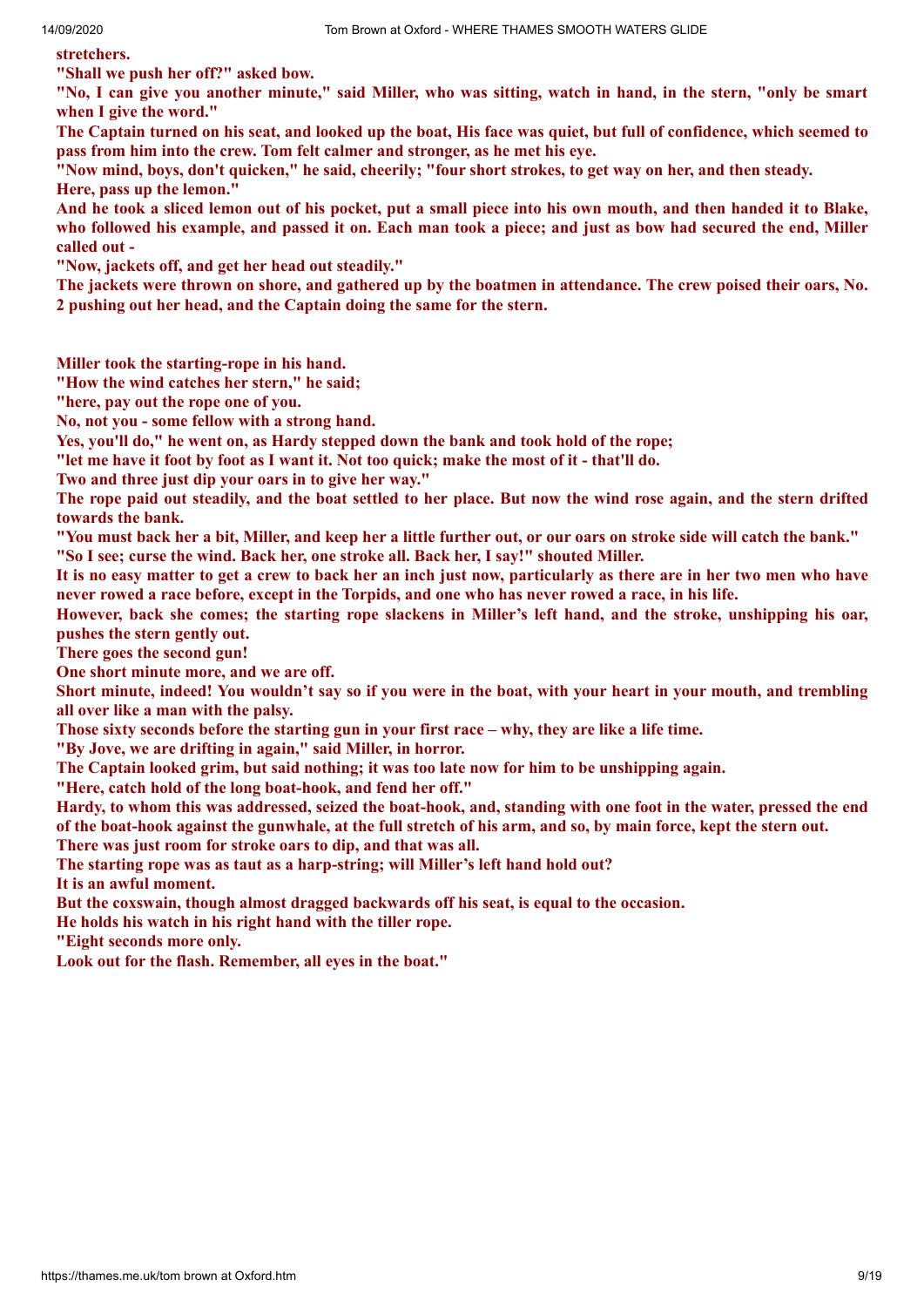

The start for "The Eights" at Iffley. Hardy to the rescue. [The story given applied to 1842, but 1845 was the first year in which Oriel used outriggers.

#### **There it comes, at last – the flash of the starting gun.**

Long before the sound of the report can roll up the river, the whole pent-up life and energy which has been held in leash, as it were, for the last six minutes, is let loose, and breaks away with a bound and a dash which he who has **felt it will remember for his life, but the like of which, will he ever feel again?**

The starting ropes drop from the coxswain's hands, the oars flash into the water, and gleam on the feather, the **spray flies from them, and the boats leap forward.**

The crowds on the bank scatter, and rush along, each keeping as near as it may be to its own boat.

Some of the men on the towing path, some on the very edge of it, often in, the water – some slightly in advance, as if they could help to drag their boat forward – some behind, where they can see the pulling better – but all at full speed, in wild excitement, and shouting at the top of their voices to those on whom the honour of the college is laid. **"Well pulled all!"**

**"Pick her up there, five!"**

**"You're gaining every stroke!"**

**"Time in the bows!"**

**"Bravo, St. Ambrose!"**

**On they rushed by the side of the boats, jostling one another, stumbling, struggling, and panting along.**

For a quarter of a mile along the bank the glorious maddening hurly-burly extends, and rolls up the side of the **stream.**

For the first ten strokes Tom was in too great fear of making a mistake to feel or hear or see.

His whole soul was glued to the back of the man before him, his one thought to keep time, and get his strength into **the stroke.**

But as the crew settled down into the well-known long sweep, what we may call consciousness returned; and while every muscle in his body was straining, and his chest heaved, and his heart leapt, every nerve seemed to be **gathering new life, and his senses to wake into unwonted acuteness.**

He caught the scent of the wild thyme in the air, and found room in his brain to wonder how it could have got **there, as he had never seen the plant near the river, or smelt it before.**

**Though his eye never wondered from the back of Diogenes, he seemed to see all things at once.**

The boat behind, which seemed to be gaining – it was all he could do to prevent himself from quickening on the stroke as he fancied that – the eager face of Miller, with his compressed lips, and eves fixed so earnestly ahead that Tom could almost feel the glance passing over his right shoulder; the flying banks and the shouting crowd; see them with his bodily eves he could not, but he knew nevertheless that Grey had been upset and nearly rolled down the bank into the water in the first hundred yards, that Jack was bounding and scrambling and barking along by the very edge of the stream; above all, he was just as well aware as if he had been looking at it, of a stalwart form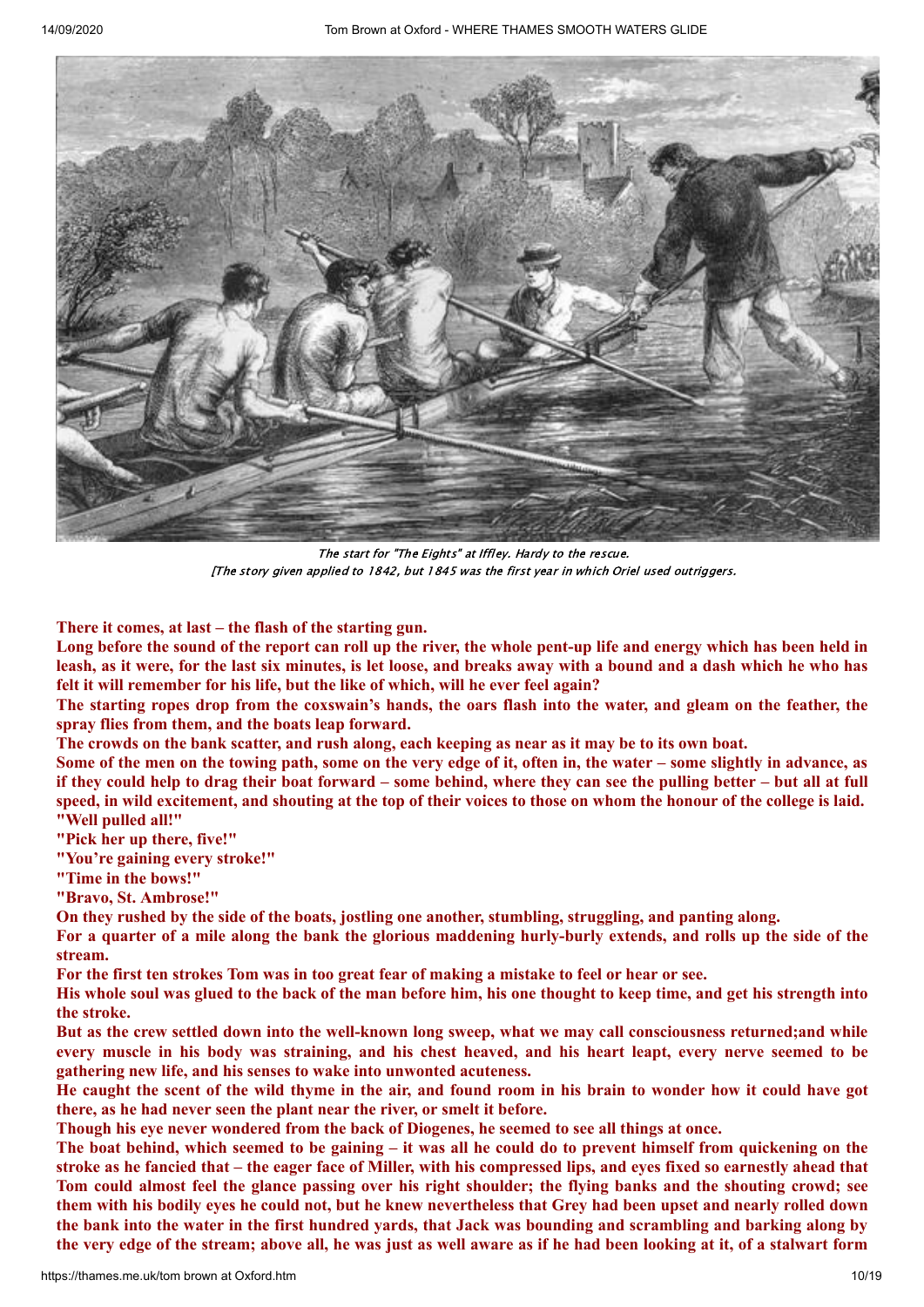in cap and gown, bounding along, brandishing the long boat-hook, and always keeping just opposite the boat; and amid all the Babel of voices, and the dash and pulse of the stroke, and the labouring of his own breathing, he heard Hardy's voice coming to him again and again, and clear as if there had been no other sound in the air, **"Steady, two!Steady!**

**Well pulled! Steady, steady!" The voice seemed to give him strength and keep him to his work. And what work it was!**

**He had had many a hard pull in the last six weeks, but "never aught like this".**

But it can't last for ever; men's muscles are not steel, or their lung's bull's hide, and hearts can't go on pumping a **hundred miles an hour long without bursting.**

The St. Ambrose's boat is well away from the boat behind, there is a great gap between the accompanying crowds; and now, as they near the Gut, she hangs for a moment or two in hand, though the roar from the bank grows louder and louder, and Tom is already aware that the St. Ambrose crowd is melting into the one ahead of them. **"We must be close to Exeter!"**

The thought flashes into him, and it would seem into the rest of the crew at the same moment.

For, all at once, the strain seems taken off their arms again; there is no more drag; she springs to the stroke as she **did at the start; and Miller's face, which had darkened for a few seconds, lightens up again.**

Miller's face and attitude are a study. Coiled up into the smallest possible space, his chin almost resting on his knees, his hands close to his sides, firmly but lightly feeling the rudder, as a good horseman handles the mouth of a free-going hunter, - if a coxswain could make a bump by his own exertions, surely he would do it.

No sudden jerks of the St. Ambrose rudder will you see, watch as you will from the bank; the boat never hangs **through fault of his, but easily and gracefully rounds every point.**

"You're gaining! You're gaining!" he now and then mutters to the Captain, who responds with a wink, keeping his **breath for other matters.**

Isn't he grand, the Captain, as he comes forward like lightning, stroke after stroke, his back flat, his teeth set, his **whole frame working from the hips with the regularity of a machine?**

As the space still narrows, the eyes of the fiery little coxswain flash with excitement, but he is far too good a judge **to hurry the final effort before the victory is safe in his grasp.**

The two crowds are mingled now, and no mistake; and the shouts come all in a heap over the water.

**"Now, St Ambrose, six strokes more."**

**"Now, Exeter, you're gaining; pick her up."**

**"Mind the Gut, Exeter."**

**"Bravo, St Ambrose."**

The water rushes by, still eddying from the strokes of the boat ahead. Tom fancies now he can hear their oars and **the workings of their rudder, and the voice of their coxswain.**

In another moment both boats are in the Gut, and a perfect storm of shouts reaches them from the crowd, as it **rushes madly off to the left to the foot-bridge, amidst which**

**"Oh, well steered, well steered, St. Ambrose!" is the prevailing cry.**

Then Miller, motionless as a statue till now, lifts his right hand and whirls the tassel round his head;

**"Give it her now, boys; six strokes and we are into them."**

Old Jervis lays down that great broad back, and lashes his oar through the water with the might of a giant, the crew catch him up in another stroke, the tight new boat answers to the spurt, and Tom feels a little shock behind **him and then a grating sound, as Miller shouts,**

**"Unship oars bow and three,"**

and the nose of the St. Ambrose boat glides quietly up the side of the Exeter, till it touches their stroke oar.

**"Take care where you're coming to." It is the coxswain of the bumped boat who speaks.**

Tom, looking round, finds himself within a foot or two of him; and, being utterly unable to contain his joy, and yet unwilling to exhibit it before the eves of a gallant rival, turns away towards the shore, and begins telegraphing to **Hardy.**

"Now then, what are you at there in the bows? Cast her off quick. Come, look alive! Push across at once out of the **way of the other boats."**

**"I congratulate you, Jervis," says the Exeter stroke, as the St. Ambrose boat shoots past him.**

**"Do it again next race and I sha'n't care."**

"We were within three lengths of Brazen-nose when we bumped," says the all-observant Miller in a low voice.

"All right," answers the Captain; "Brazen-nose isn't so strong as usual. We sha'n't have much trouble there, but a **tough job up above, I take it."**

**"Brazen-nose was better steered than Exeter."**

**"They muffed it in the Gut, eh?" said the Captain. "I thought so by the shouts."**

"Yes, we were pressing them a little down below, and their coxswain kept looking over his shoulder. He was in the Gut before he knew it, and had to pull his left hand hard or they would have fouled the Oxfordshire corner. That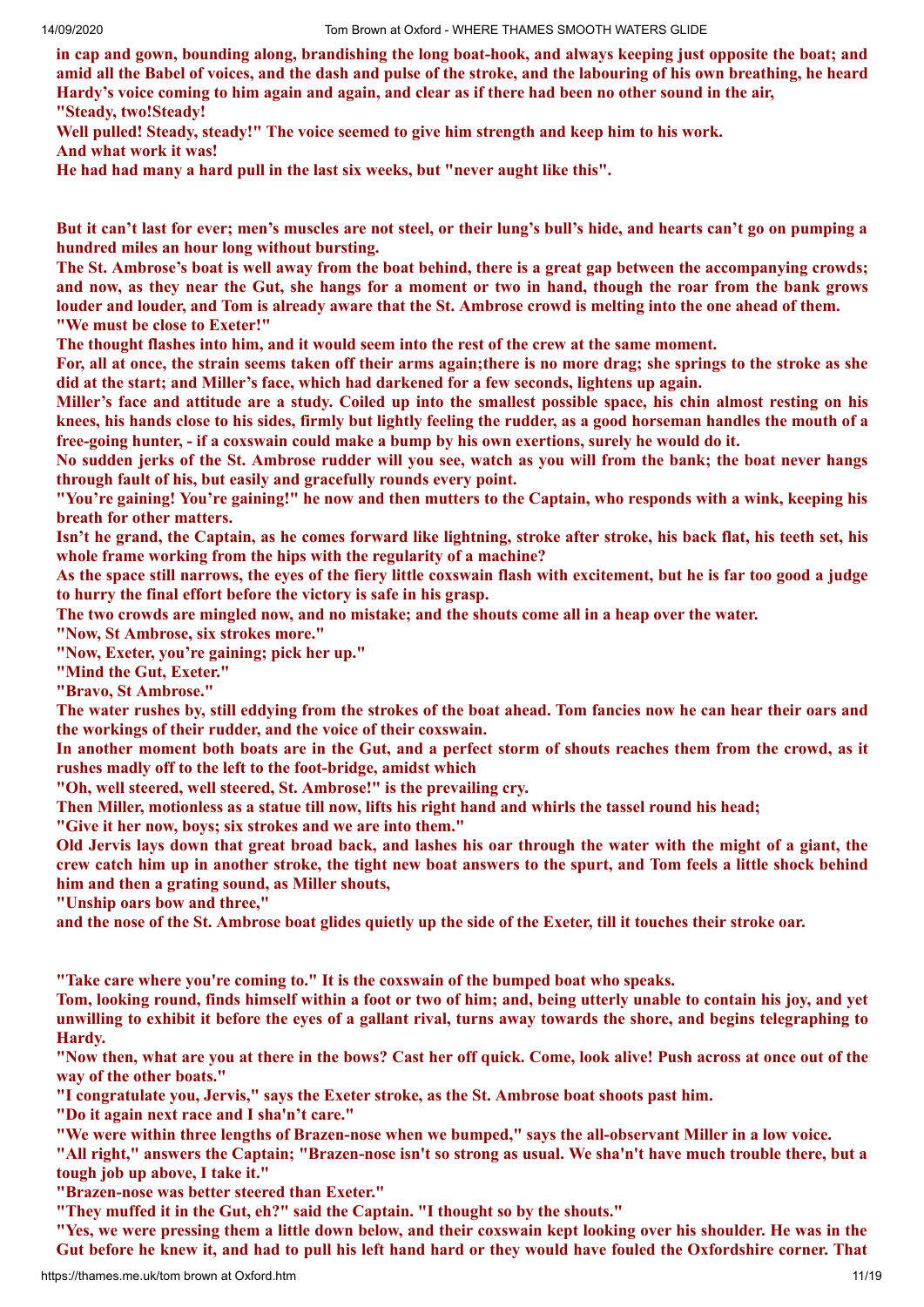**stopped their way, and in we went." "Bravo; and how well we started too."**

"Yes, thanks to that Hardy. It was touch and go though; I couldn't have held the rope two seconds more."

**"How did our fellows work; she dragged a good deal below the Gut."**

Miller looks somewhat serious, but even he cannot be finding fault just now. For the first step is gained, the first victory won; and, as Homer sometimes nods, so Miller relaxes the sternness of his rule. The crew, as soon as they have found their voices again, laugh and talk, and answer the congratulations of their friends, as the boat slips **along close to the towing-path on the Berks side,**

**"easy all,"**

almost keeping pace nevertheless with the lower boats, which are racing up under the willows on the Oxfordshire **side.**

Jack, after one or two feints, makes a frantic bound into the water, and is hauled dripping into the boat by Drysdale, unchid by Miller, but to the intense disgust of Diogenes, whose pantaloons and principles are alike outraged by the proceeding. He - the Cato of the oar - scorns to relax the strictness of his code even after victory won. Neither word nor look does he cast to the exulting St. Ambrosians on the bank; a twinkle in his eye, and a subdued chuckle or two, alone betray that though an oarsman he is mortal. Already he revolves in his mind the project of an early walk under a few pea-coats, not being quite satisfied (conscientious old boy) that he tried his stretcher enough in that final spurt, and thinking that there must be an extra pound of flesh on him somewhere or **other which did the mischief.**

**"I say, Brown," said Drysdale, "how do you feel?"**

**"All right," said Tom; "I never felt jollier in my life."**

"By Jove, though, it was an awful grind; didn't you wish yourself well out of it below the Gut?"

**"No, nor you either."**

**"Didn't I? I was awfully baked, my throat is like a limekiln yet. What did you think about?"**

**"Well, about keeping time, I think," said Tom, laughing, "but I can't remember much!"**

"I only kept on by thinking how I hated those devils in the Exeter boat, and how done up they must be, and hoping **their No. 2 felt like having a fit."**

At this moment they came opposite the Cherwell. The leading boat was just passing the winning-post, off the university barge, and the band struck up the "Conquering Hero," with a crash. And while a mighty sound of shouts, murmurs, and music went up into the evening sky, Miller shook the tiller-ropes again, the Captain shouted, "Now then, pick her up," and the St. Ambrose boat shot up, between the swarming banks at racing pace to her **landing-place, the lion of the evening.**

Dear readers of the gentler sex! you, I know, will pardon the enthusiasm which stirs our pulses, now in sober middle age, as we call up again the memories of this the most exciting sport of our boyhood (for we were but boys then, after all). You will pardon, though I fear hopelessly unable to understand, the above sketch; your sons and **brothers will tell you, it could not have been made less technical.**

For you, male readers, who have never handled an oar, - what shall I say to you? You at least, I hope, in some way in other contests of one kind or another - have felt as we felt, and have striven as we strove. You ought to understand and sympathize with us in all our boating memories. Oh, how fresh and sweet they are! Above all, that one of the gay little Henley town, the carriage-crowded bridge, the noble river reach, the giant poplars, which mark the critical point of the course - the roaring column of "undergrads," light blue and dark purple, Cantab and Oxonian, alike and yet how different, - hurling along together, and hiding the towing path - the clang of Henley church-bells - the cheering, the waving of embroidered handkerchiefs, and glancing of bright eves, the illconcealed pride of fathers, the open delight and exultation of mothers and sisters - the levée in the town-hall when the race was rowed, the great cup full of champagne (inn-champagne, but we were not critical) - the chops, the steaks, the bitter beer - but we run into anti-climax - remember, we were boys then, and bear with us if you cannot **sympathize.**

**And you, old companions,** *thranitai***, benchers (of the gallant eight-oar), now seldom met, but never-forgotten,** lairds, squires, soldiers, merchants, lawyers, grave J.P.'s, graver clergymen, gravest bishops (for of two bishops at least does our brotherhood boast), I turn for a moment, from my task, to reach to you the right hand of fellowship from these pages, and empty the solemn pewter-trophy of hard-won victory - to your health and happiness. Surely **none the worse Christians and citizens are ye for your involuntary failing of muscularity!**

# CHAPTER XIV A CHANGE IN THE CREW AND WHAT CAME OF IT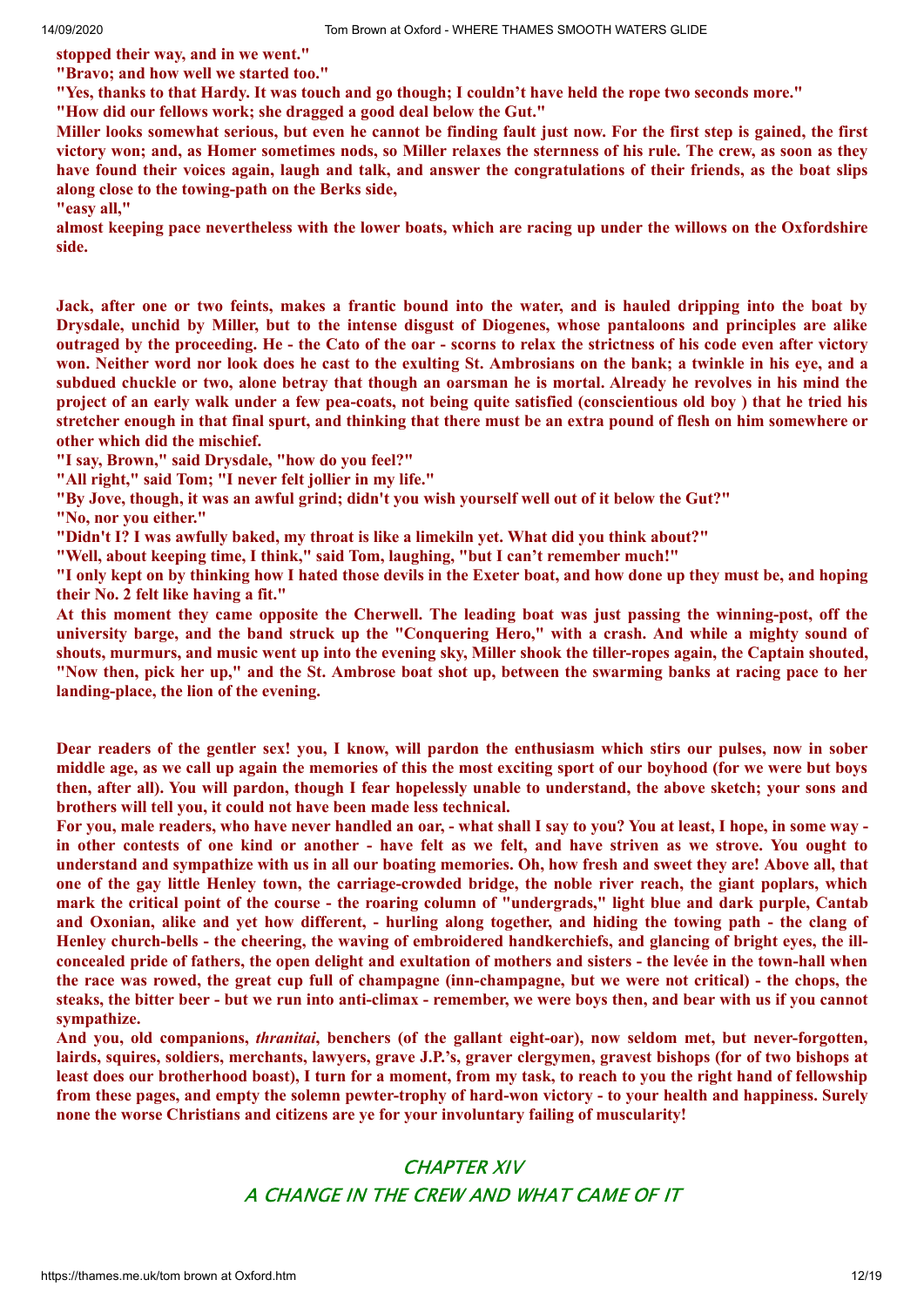It was on a Saturday that the St. Ambrose boat made the first bump, described in our last chapter.

On the next Saturday, the day-week after the first success, at nine o'clock in the evening, our hero was at the door of Hardy's rooms. He just stopped for one moment outside, with his hand on the lock, looking a little puzzled, but withal pleased, and then opened the door and entered. The little estrangement which there had been between them for some weeks, had passed away since the races had begun. Hardy had thrown himself into the spirit of them so thoroughly, that he had not only regained all his hold on Tom, but had warmed up the whole crew in his favour, and had mollified the martinet Miller himself. It was he who had managed the starting-rope in every race, and his voice from the towing-path had come to be looked upon as a safe guide for clapping on or rowing steady. Even Miller, autocrat as he was, had come to listen for it, in confirmation of his own judgment, before calling on the **crew for the final effort.**

So Tom had recovered his old footing in the servitor's rooms; and when he entered on the night in question did so with the bearing of an intimate friend. Hardy's tea commons were on one end of the table as usual, and he was sitting at the other poring over a book. Tom marched straight up to him, and leant over his shoulder.

"What, here you are at the perpetual grind," he said. "Come, shut up, and give me some tea: I want to talk to **you."**

**Hardy looked up with a grim smile.**

"Are you up to a cup of tea?" he said; "look here, 1 was just reminded of you fellows, Shall I construe for you?"

He pointed with his finger to the open page of the book he was reading. It was the Knights of Aristophanes, and **Tom, leaning over his shoulder, read, -**

**"***chata chathixion malachoz ina meh tribehz tehn en Salamint,* **etc."**

**After meditating a moment, he burst out,**

"You hard-hearted old ruffian! I come here for sympathy, and the first thing you do is to poke fun at me out of **your wretched classics. I've a good mind to clear out and not do my errand."**

"What's a man to do?" said Hardy. "I hold that it's always better to laugh at fortune. What's the use of repining? **You have done famously, and second is a capital place on the river!"**

**"Second be hanged!" said Tom. "We mean to be first."**

"Well, I hope we may!" said Hardy. "I can tell you nobody felt it more than I - not even old Diogenes - when you **didn't make your bump to-night."**

"Now you talk like a man, and a Saint Ambrosian," said Tom."But what do you think? Shall we ever catch **them?" and, so saying, he retired to a chair opposite the tea-things.**

"No," said Hardy "I don't think we ever shall. I'm very sorry to say it, but they are an uncommonly strong lot, and we have a weak place or two in our crew. I don't think we can do more than we did to-night-at least with the **present crew."**

**"But if we could get a little more strength we might?"**

"Yes, I think so. Jervis's stroke is worth two of theirs. A very little more powder would do it."

**"Then we must have a little more powder."**

**"Ay, but how are we to get it? Who can you put in?"**

"You!" said Tom, sitting up. "There, now, that's just what I am come about. Drysdale is to go out, Will you pull **next race? They all want you to row."**

"Do they?" said Hardy, quietly (but Tom could see that his eye sparkled at the notion, though he was too proud to **show how much he was pleased); "then they had better come and ask me themselves".**

**"Well, you cantankerous old party, they're coming, I can tell you!" said Tom, in great delight.**

"The Captain just sent me on to break ground, and will be here directly himself. I say now, Hardy," he went on, **"don't you say no. I've set my heart upon it. I'm sure we shall bump them if you pull."**

"I don't know that," said Hardy, getting up, and beginning to make tea, to conceal the excitement he was in at the **idea of rowing; "you see I'm not in training."**

**"Gammon," said Tom, "you're always in training, and you know it."**

"Well," said Hardy, "I can't be in worse than Drysdale. He has been of no use above the Gut this last three **nights."**

**"That's just what Miller says" said Tom, "and here comes the Captain."**

There was a knock at the door while he spoke, and Jervis and Miller entered. Tom was in a dreadful fidget for the **next twenty minutes, and may best be compared to an enthusiastic envoy negotiating a treaty, and suddenly finding his action impeded by the arrival of his principals.**

Miller was very civil, but not pressing; he seemed to have come more with a view of talking over the present state **of things, and consulting upon them, than of enlisting a recruit.**

Hardy met him more than halfway, and speculated on all sorts of possible issues, without a hint of volunteering himself, But presently Jervis, who did not understand finessing, broke in, and asked Hardy, point blank, to pull in the next race; and when he pleaded want of training, overruled him at once by saying that there was no better **training than sculling.**

So in half an hour all was settled. Hardy was to pull five in the next race, Diogenes was to take Blake's place, at No.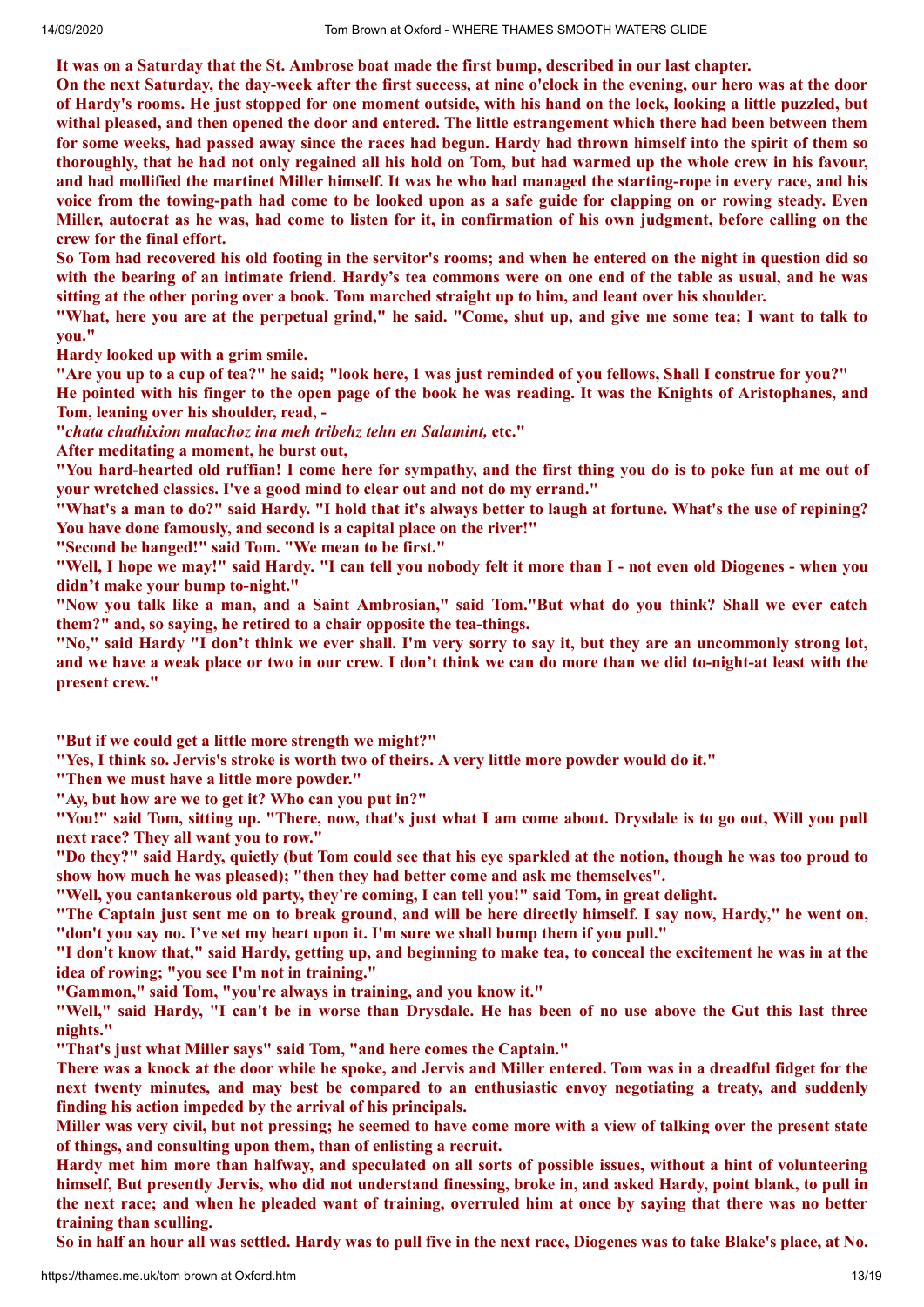7, and Blake to take Drysdale's oar at No. 2. The whole crew were to go for a long training walk the next day, Sunday, in the afternoon; to go down to Abingdon on Monday, just to get into swing in their new places, and then **on Tuesday to abide the fate of war.**

They had half an hour's pleasant talk over Hardy's tea, and then separated. "I always told you he was our man," said the Captain to Miller, as they walked together to the gates; "we want strength, and he is as strong as a horse. **You must have seen him sculling yourself. There isn't his match on the river to my mind!"**

**"Yes, I think he'll do," replied Miller; "at any rate he can't be worse than Drysdale."**

As for Tom and Hardy, it may safely be said that no two men in Oxford went to bed in better spirits that Saturday **night than they two.**

And now to explain how it came about that Hardy was wanted. Fortune had smiled upon the St. Ambrosians in the two races which succeeded the one in which they had bumped Exeter. They had risen two more places without any very great trouble. Of course, the constituencies on the bank magnified their powers and doings. There never was such a crew, they were quite safe to be head of the river, nothing could live against their pace. So the young oars in the boat swallowed all they heard, thought themselves the finest fellows going, took less and less pains to keep up their condition, and when they got out of ear-shot of Jervis and Diogenes, were ready to bet two to one that they would bump Oriel the next night, and keep easily head of the river for the rest of the races. Saturday night came, and brought with it a most useful though unpalatable lesson to the St. Ambrosians. The Oriel boat was manned chiefly by old oars, seasoned in many a race, and not liable to panic when hard pressed. They had a fair though not a first-rate stroke, and a good coxswain; experts remarked that they were rather too heavy for their boat, and that she dipped a little when they put on anything like a severe spurt; but on the whole they were by no means the sort of crew you could just run into hand over hand. So Miller and Diogenes preached, and so the Ambrosians found **out to their cost.**

They had the pace of the other boat, and gained as usual a boat's length before the Gut; but, first those two fatal corners were passed, and then other well-remembered spots where former bumps had been made, and still Miller made no sign; on the contrary, he looked gloomy and savage. The St. Ambrosian shouts from the shore too changed from the usual exultant peals into something like a quaver of consternation, while the air was rent with **the name and laudations of "little Oriel."**

Long before the Cherwell Drysdale was completely baked (he had played truant the day before and dined at the Weirs, where he had imbibed much dubious hock), but he from old habit managed to keep time. Tom and the other young oars got flurried, and quickened; the boat dragged, there was no life left in her, and, though they managed just to hold their first advantage, could not put her a foot nearer the stern of the Oriel boat, which glided past the winning-post a clear boat's length ahead of her pursuers, and with a crew much less distressed.

Such races must tell on strokes; and even Jervis, who had pulled magnificently throughout, was very much done at the close, and leant over his oar with a swimming in his head, and an approach to faintness, and was scarcely able **to see for a minute or so.**

Miller's indignation know no bounds, but he bottled it up till he had manœuvred the crew into their dressing-room **by themselves, Jervis having stopped below. Then he let out, and did not spare, them.**

"They would kill their captain, whose little finger was worth the whole of them; they were disgracing the college; **three or four of them had neither heart, head, nor pluck."**

They all felt that this was unjust, for after all had they not brought the boat up to the second place? Poor Diogenes sat in a corner and groaned; he forgot to prefix "old fellow" to the few observations he made. Blake had great **difficulty in adjusting his necktie before the glass; he merely remarked in a pause of the objurgation, "In faith, coxswain, these be very bitter words."**

Tom and most of the others were too much out of heart to resist; but at last Drysdale fired up.

"You've no right to be so savage that I can see," he said, suddenly stopping the low whistle in which he was indulging, as he sat on the corner of the table: "you seem to think No. 2 the weakest out of several weak places in **the boat."**

**"Yes, I do," said Miller.**

**"Then this honourable member," said Drysdale, getting off the table, "seeing that his humble efforts are** unappreciated, thinks it best for the public service to place his resignation in the hands of your coxswainship." **"Which my coxswainship is graciously pleased to accept," replied Miller.**

"Hurrah for a roomy punt and a soft cushion next racing night - it's almost worth while to have been, rowing all this time, to realize the sensations I shall feel when I see you fellows passing the Cherwell on Tuesday."

"Suave est, it's what I'm partial to, *mari magno*, in the last reach, *a terra*, from the towing path, *alterius magnum* spectare laborem, to witness the tortures of you wretched beggars in the boat. I'm obliged to translate for Drysdale, **who never learned Latin," said Blake, finishing his tie before the glass.**

There was an awkward silence. Miller was chafing inwardly and running over in his mind what was to be done; and nobody else seemed quite to know what ought to happen next, when the door opened and Jervis came in. **"Congratulate me, my Captain," said Drysdale: "I'm well out of it at last."**

Jervis "pished and pshaw'd" a little at hearing what had happened, but his presence acted like oil on the waters.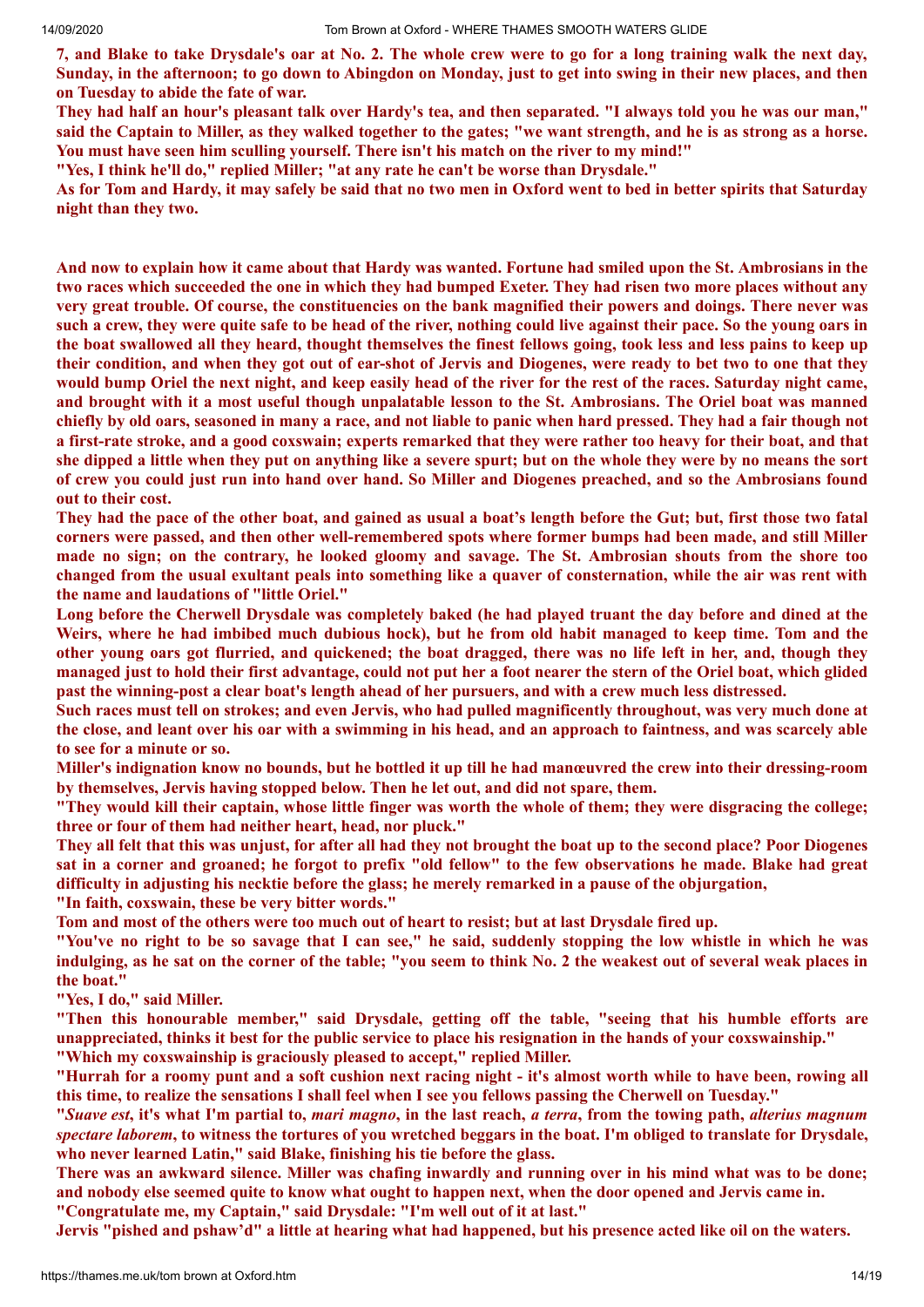The moment that the resignation was named, Tom's thoughts had turned to Hardy. Now was the time - he had such confidence in the man, that the idea of getting him in for next race entirely changed the aspect of affairs to him, and made him feel as "bumptious" again as he had done in the morning. So with this idea in his head, he hung about till the Captain had made his toilet, and joined himself to him and Miller as they walked up. **"Well, what are we to do now?" said the Captain.**

"That's just what you have to settle," said Miller; "you have been up all the term, and know the men's pulling **better than I."**

**"I suppose we must press somebody from the torpid - let me see, there's Burton."**

**"He rolls like a porpoise," interrupted Miller, "positively impossible."**

**"Stewart might do, then."**

**"Never kept time for three strokes in his life," said Miller.**

**"Well, there are no better men," said the Captain.**

"Then we may lay our account to stopping where we are, if we don't even lose a place," said Miller.

**"Dust unto dust, what must be, must;**

**If you can't get crumb, you'd best eat crust" said the Captain.**

"It's all very well talking coolly now," said Miller, "but you'll kill yourself trying to bump, and there are three **more nights!"**

**"Hardy would row if you asked him, I'm sure," said Tom.**

**The Captain looked at Miller, who shook his head.**

"I don't think it," he said; "I take him to be a shy bird that won't come to everybody's whistle. We might have had **him two years ago, I believe - I wish we had."**

"I always told you so," said Jervis; "at any rate let's try him. He can but say no, and I don't think he will, for you **see he has been at the starting-place every night, and as keen as a freshman all the time."**

**"I'm sure he won't," said Tom; "I know he would give anything to pull."**

"You had better go to his rooms and sound him," said the Captain; "Miller and I will follow in half an hour." **We have already heard how Tom's mission prospered.**

The next day, at a few minutes before two o'clock, the St. Ambrose crew, including Hardy, with Miller (who was a **desperate and indefatigable pedestrian) for leader, crossed Magdalen Bridge.**

At five they returned to college, having done a little over fifteen miles fair heal and toe walking in the interval, he **afternoon had been very hot, and Miller chuckled to the Captain,**

"I don't think there will be much trash left in any one of them after that. That fellow Hardy is as fine as a race**horse, and, did you see, he never turned a hair all the way."**

The crew dispersed to their rooms, delighted with the performance now that it was over, and feeling that they were much the better for it, though they all declared it had been harder work than any race they had yet pulled. It would have done a trainer's heart good to have seen them, some twenty minutes afterwards, dropping into hall (where they were allowed to dine on Sundays on the joint), fresh from cold baths, and looking ruddy and clear, and **hard enough for anything.**

Again on Monday, not a chance was lost. The St. Ambrose boat started soon after one o'clock for Abingdon. They swung steadily down the whole way, and back again to Sandford without a single spurt; Miller generally standing in the stem, and preaching above all things steadiness and time. From Sandford up, they were accompanied by half a dozen men or so, who ran up the bank watching them. The struggle for the first place on the river was creating great excitement in the rowing world, and these were some of the most keen connoisseurs, who, having heard that St. Ambrose had changed a man, were on the look-out to satisfy themselves as to how it would work. The general opinion was veering round in favour of Oriel; changes so late in the races, and at such a critical **moment, were looked upon as very damaging.**

Foremost amongst the runners on the bank was a wiry dark man, with sanguine complexion, who went with a peculiar long, low stride, keeping his keen eye well on the boat. Just above Kennington Island, Jervis, noticing this particular spectator for the first time, called on the crew, and, quickening his stroke, took them up the reach at racing pace. As they lay in Iffley Lock the dark man appeared above them, and exchanged a few words and a good **deal of dumb show, with the Captain and Miller, and then disappeared.**

From Iffley up they went steadily again. On the whole Miller seemed to be in very good spirits in the dressingroom; he thought the boat trimmed better, and went better than she had ever done before, and complimented **Blake particularly for the ease with which he had changed sides.**

They all went up in high spirits, calling on their way at "The Choughs" for one glass of old ale round, which Miller was graciously pleased to allow. Tom never remembered till after they were out again that Hardy had never been there before, and felt embarrassed for a moment, but it soon passed off. A moderate dinner and early to bed **finished the day, and Miller was justified in his parting remark to the Captain,**

"Well, if we don't win, we can comfort ourselves that we hav'n't dropped a stitch this last two days, at any rate." Then the eventful day arose which Tom, and many another man, felt was to make or mar St. Ambrose. It was a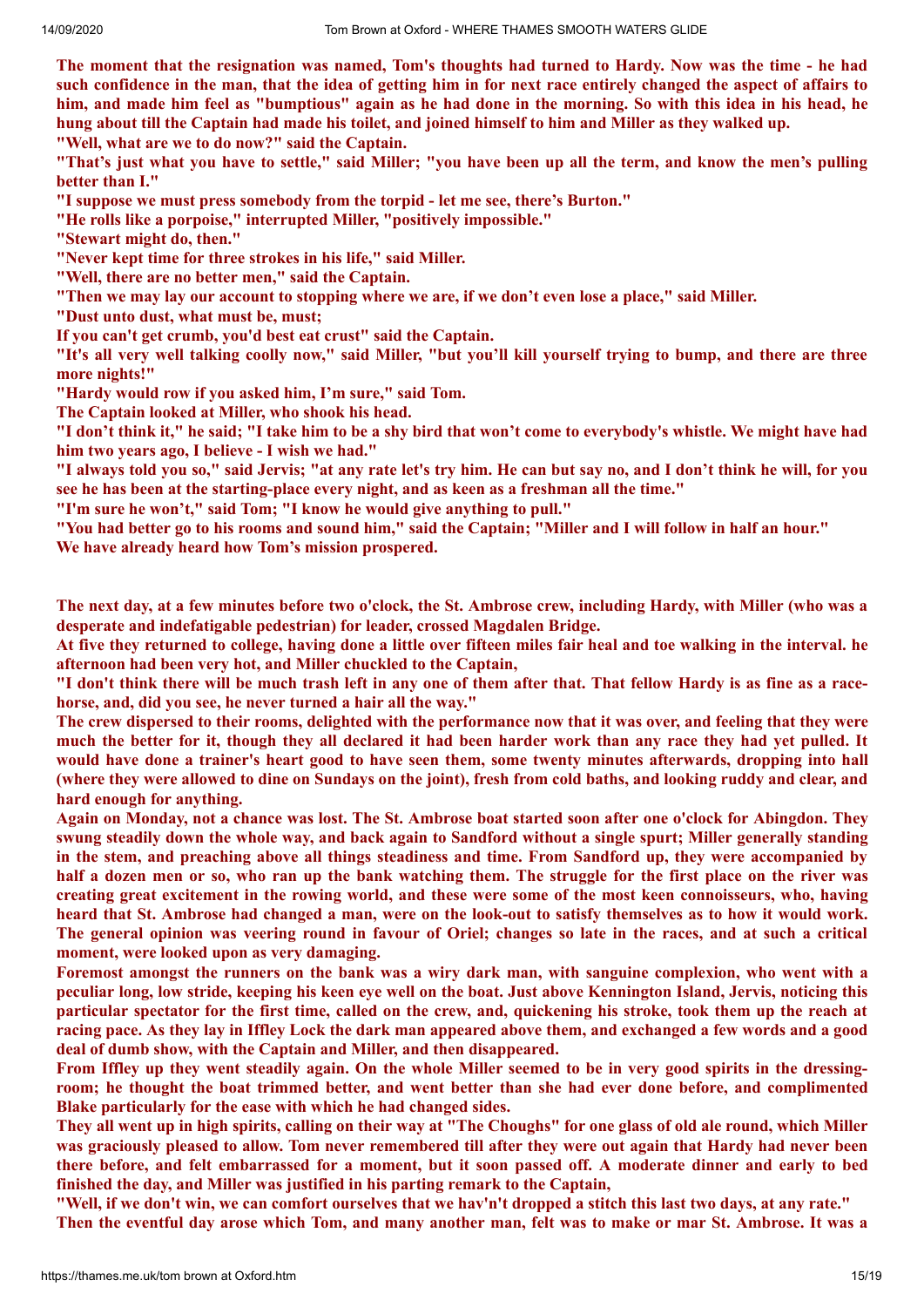**glorious early-summer day, without a cloud, scarcely a breath of air stirring.**

**"We shall have a fair start at any rate," was the general feeling.**

We have already seen what a throat-drying, nervous business, the morning of a race-day is, and must not go over the same ground more than we can help; so we will imagine the St. Ambrose boat down at the starting-place, lying **close to the towing-path, just before the first gun.**

There is a much greater crowd than usual opposite the two first boats. By this time most of the other boats have found their places, for there is not much chance of anything very exciting down below; so, besides the men of Oriel and St. Ambrose (who muster to-night of all sorts, the fastest of the fast and the slowest of the slow having been by this time shamed into something like enthusiasm), many of other colleges, whose boats have no chance of bumping **or being bumped, flock to the point of attraction.**

"Do you make out what the change is?" says a backer of Oriel to his friend in the like predicament.

"Yes, they've got a new No. 5, don't you see, and, by George, I don't like his looks," answered his friend; "awfully long and strong in the arm, and well-ribbed up. A devilish awkward customer. I shall go and try to get a hedge." **"Pooh," says the other, "did you ever know one man win a race?"**

"Ay, that I have," says his friend, and walks off towards the Oriel crowd to take five to four on Oriel in half**sovereigns, if he can get it.**

Now their dark friend of vesterday comes up at a trot, and pulls up close to the Captain, with whom he is evidently dear friends. He is worth looking at, being coxswain of the 0.U.B. the best steerer, runner, and swimmer, in Oxford; amphibious himself and sprung from an amphibious race. His own boat is in no danger, so he has left her **to take care of herself.**

He is on the look-out for recruiting for the University crew, and no recruiting sergeant has a sharper eve for tile **sort of stuff he requires.**

"What's his name?" he says in a low tone to Jervis, giving a jerk with his head towards Hardy. "Where did you **get him?"**

**"Hardy," answers the Captain, in the same tone, "it's his first night in the boat."**

"I know that," replies the coxswain; "I never saw him row before yesterday. He's the fellow who sculls in that **brown skiff, isn't he?"**

**"Yes, and I think he'll do; keep your eye on him."**

The coxswain nods as if he were somewhat of the same mind, and examines Hardy with the eye of a connoisseur, pretty much as the judge at an agricultural show looks at the prize bull. Hardy is tightening the strap of his **stretcher, and all-unconscious of the compliments which are being paid him. The great authority seems satisfied with his inspection, grins, rubs his hands, and trots off to the Oriel boat to make comparisons.**

Just as the first gun is heard, Grey sidles nervously to the front of the crowd as if he wore doing something very **audacious, and draws Hardy's attention, exchanging sympathizing nods with him, but saying nothing, for he knows not what to say, and then disappearing again in the crowd.**

"Hallo, Drysdale, is that you?" says Blake, as they push off from the shore. "I thought you were going to take it **easy in a punt."**

"So I thought," said Drysdale, but I couldn't keep away, and here I am. I shall run up and mind if I see you within **ten feet, and cocksure to win, I'll give a view holloa. I'll be bound you shall hear it."**

**"May it come speedily," said Blake, and then settled himself in his seat.**

**"Eyes in the boat - mind now, steady all, watch the stroke and don't quicken."**

These are Miller's last words; every faculty of himself and the crew being now devoted to getting a good start This is no difficult matter, as the water is like glass, and the boat lies lightly on it, obeying the slightest dip of the oars of bow and two, who just feel the water twice or thrice in the last minute. Then, after a few moments of breathless **hush on the bank the last gun is fired, and they are off.**

The same scene of mad excitement ensues, only tenfold more intense, as almost the whole interest of the races is tonight concentrated on the two head boats and their fate. At every gate there is a jam, and the weaker vessels are shoved into the ditches, upset, and left unnoticed. The most active men, including the 0.U.B. coxswain, shun the gates altogether, and take the big ditches in their stride, making for the long bridges, that they may get quietly over these and be safe for the best part of the race. They know that the critical point of the struggle will be near **the finish.**

Both boats made a beautiful start, and again as before in the first dash the St. Ambrose pace tells, and they gain their boat's length before first winds fail; then they settle down for a long steady effort. Both crews are rowing comparatively steady reserving themselves for the tug of war up above. Thus they pass the Gut, and those two **treacherous corners, the scene of countless bumps, into the wider water beyond, up under the willows.**

Miller's face is decidedly hopeful; he shows no sign, indeed, but you can see that he is not the same man as he was at this place in the last race. He feels that to-day the boat is full of life, and that he can call on his crew with hopes of an answer. His well-trained eye also detects that, while both crews are at full stretch, his own, instead of losing, as it did on the last night, is now gaining inch by inch on Oriel. The gain is scarcely perceptible to him; even from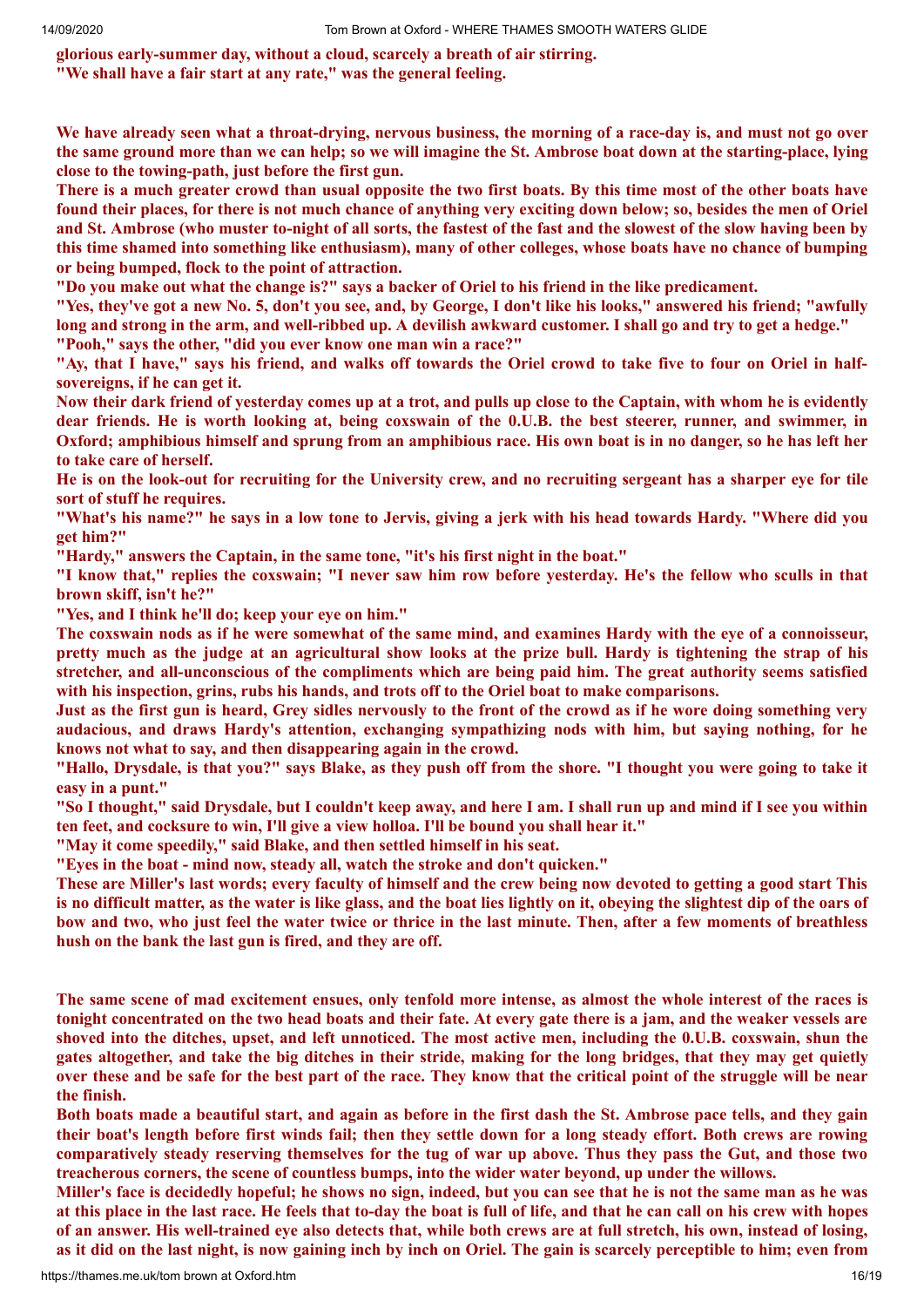the bank it is quite imperceptible; but there it is; he is surer and surer of it, as one after another the willows are **left behind.**

And now comes the pinch. The Oriel captain is beginning to be conscious of the fact which has been dawning on Miller, but will not acknowledge it to himself, and as his coxswain turns the boat's head gently across the stream, and makes for the Berkshire side and the goal, now full in view, he smiles grimly as he quickens his stroke; he will **shake off these light-heeled gentry yet, as he did before.**

Miller sees the move in a moment, and signals his captain, and the next stroke St. Ambrose has quickened also; and now there is no mistake about it, St. Ambrose is creeping up slowly but surely. The boat's length lessens to forty feet, thirty feet; surely and steadily lessens. But the race is not 1ost, yet; thirty feet is a short space enough to look at on the water but a good bit to pick up foot by foot in the last two or three hundred vards of a desperate **struggle.**

They are over, under the Berkshire side now, and there stands up the winning-post, close ahead, all but won. The distance lessens, and lessens still, but the Oriel crew stick steadily and gallantly to their work, and will fight every inch of distance to the last. The Oriel men on the bank, who are rushing along sometimes in the water, sometimes out, hoarse, furious, madly alternating between hope and despair, have no reason to be ashamed of a man in the **crew.**

Off the mouth of the Cherwell there is still twenty feet between them. Another minute, and it will be over one way or another. Every man in both crews is now doing his best, and no mistake; tell me which boat holds the most men who can do better than their best at a pinch, who will risk a broken blood-vessel, and I will tell you how it will end. "Hard pounding, gentlemen; let's see who will pound longest," the Duke is reported to have said at Waterloo, and **won.**

"Now, Tummy, lad, 'tis thou or I," Big Ben said as he came up to the last round of his hardest fight, and won.

Is there a man of that temper in either crew to-night? If so, now's his time. For both coxswains have called on their men for the last effort; Miller is whirling the tassel of his right-hand tiller rope round his head, like a wiry little lunatic; from the towing path, from Christchurch meadow, from the row of punts, from the clustered tops of the barges, comes a roar of encouragement and applause, and the band, unable to resist the impulse, breaks with a **crash into the "Jolly Young Waterman," playing two bars to the second.**

A bump in the Gut is nothing - a few partisans on the towing-path to cheer you, already out of breath; but up here at the very finish, with all Oxford looking on, when the prize is the headship of the river - once in a generation only **do men get such a chance.**

Who ever saw Jervis not up to his work? The St. Ambrose stroke is glorious. Tom had an atom of go still left in the very back of his head, and at this moment he heard Drysdale's view holloa above all the din; it seemed to give him a lift, and other men besides in the boat, for in another six strokes the gap is lessened and St. Ambrose has crept up **to ten feet, and now to five from the stern of Oriel.**

Weeks afterwards Hardy confided to Tom that when he heard that view holloa he seemed to feel the muscles of his arms and legs turn into steel, and did more work in the last twenty strokes than in any other forty in the earlier **part of the race.**

Another fifty yards and Oriel is safe, but the look on the Captain's face is so ominous that their coxswain glances over his shoulder. The bow of St. Ambrose is within two feet of their rudder. It is a moment for desperate expedients. He pulls his left tiller rope suddenly, thereby carrying the stern of his own boat out of the line of the St. Ambrose, and calls on his crew once more; they respond gallantly yet, but the rudder is against them for a **moment, and the boat drags.**

**St. Ambrose overlaps.**

**"A bump, a bump," shout the St. Ambrosians on shore.**

"Row on, row on," - screams Miller. He has not yet felt the electric shock, and knows he will miss his bump if the voung ones slacken for a moment. A voung coxswain would have gone on making shots at the stern of the Oriel **boat, and so have lost.**

A bump now and no mistake; the bow of the St. Ambrose boat jams the oar of the Oriel stroke, and the two boats pass the winning-post with the way that was on them when the bump was made. So near a shave was it.

Who can describe the scene on the bank? It was a hurly burly of delirious joy, in the midst of which took place a terrific combat between Jack and the Oriel dog, - a noble black bull terrier belonging to the college in general, and no one in particular - who always attended the races and felt the misfortune keenly. Luckily they were parted without worse things happening; for though the Oriel men were savage, and not disinclined for a jostle, the milk of human kindness was too strong for the moment in their adversaries. So Jack was choked off with some trouble, and the Oriel men extricated themselves from the crowd, carrying off Crib, their dog, and looking straight before **them into vacancy.**

**"Well rowed, boys," says Jervis, turning round to his crew as they lay panting on their oars.**

"Well rowed, five," says Miller, who even in the hour of such a triumph is not inclined to be general in laudation.

**"Well rowed, five," is echoed from the bank; it is that cunning man, the recruiting-sergeant.**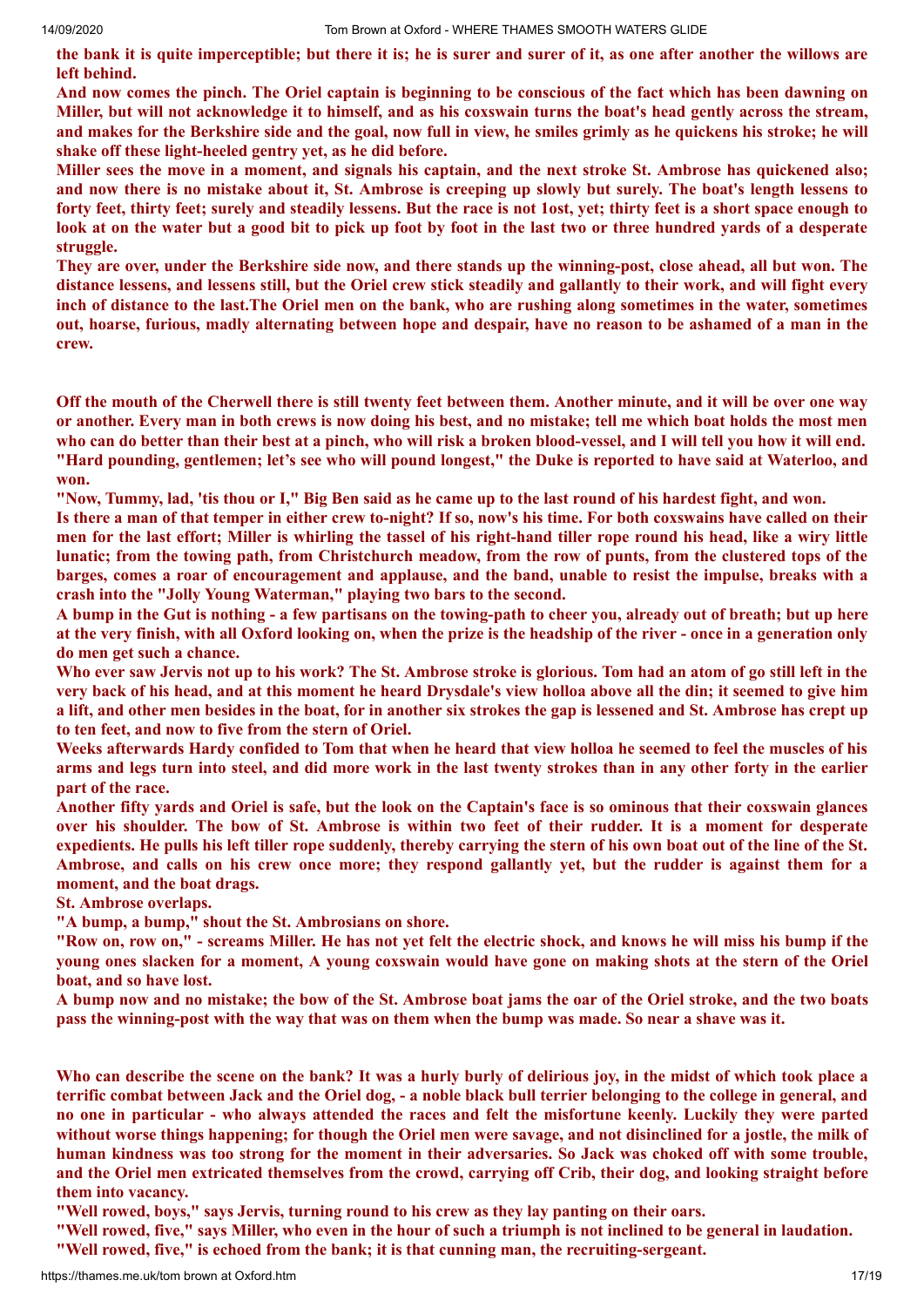"Fatally well rowed," he adds to a comrade, with whom he gets into one of the punts to cross to Christchurch **meadow;we must have him in the University crew."**

**"I don't think you'll get him to row, from what I hear," answers the other.**

"Then he must be handcuffed and carried into the boat by force," says the O.U.B. coxswain; "why is not the press **gang an institution in this university?"**

## CHAPTER XXVII

*[ Commemoration Day ]*

**... On the whole, however, making allowances for all drawbacks, those Commemoration days were the pleasantest** days Tom had ever known at Oxford. He was with his uncle and cousins early and late, devising all sorts of **pleasant entertainments and excursions for them, introducing all the pleasantest men of his acquaintance and** taxing the resources of the college, which at such times were available for undergraduates as well as their betters, to minister to their comfort and enjoyment. And he was well repaid. There was something perfectly new to the ladies, and very piquaut in the life and habits of the place. They found it very diverting to be receiving in Tom's rooms, presiding over his breakfasts and luncheons, altering the position of his furniture, and making the place look as pretty as circumstances would allow. Then there was pleasant occupation for every spare hour, and the fetes and amusements were all unlike everything but themselves. Of course the ladies at once became enthusiastic St. Ambrosians, and managed in spite of all distractions to find time for making up rosettes and bows of blue and white, in which to appear at the procession of the boats, which was the great event of the Monday. Fortunately Mr. Winter had been a good oar in his day, and had pulled in one of the first four-oars in which the University races had commenced some thirty-five years before; and Tom, who had set his mind on managing his uncle, worked him up almost into enthusiasm and forgetfulness of his maladies, so that he raised no objection to a five o'clock dinner, and an adjournment to the river almost immediately afterwards. Jervis, who was all-powerful on the river, at Tom's instigation got an arm-chair for him in the best part of the University barge, while the ladies, after walking along the bank with Tom and others of the crew, and being instructed in the colors of the different boats, and the meaning of the ceremony, took their places in the front row on the top of the barge, beneath the awning and the flags, and looked down with hundreds of other fair strangers on the scene, which certainly merited all that Tom **had said of it on faith.**

The barges above and below the University barge, which occupied the post of honor, were also covered with ladies, and Christchurch Meadow swarmed with gay dresses and caps and gowns. On the opposite side the bank was lined with a crowd in holiday clothes, and the punts plied across without intermission loaded with people, till the groups stretched away down the towing path in an almost continuous line to the starting place. Then one after another of the racing-boats, all painted and polished up for the occasion, with the college flags drooping at their sterns, put out and passed down to their stations, and the bands played, and the sun shone his best. And then, after a short pause of expectation, the distant bank became all alive, and the groups all turned one way, and came up the towing path again, and the foremost boat with the blue and white flag shot through the Gut and came up the reach, followed by another, and another, and another, till they were tired of counting, and the leading boat was already close to them before the last had come within sight. And the bands played up all together, and the crowd on both sides cheered as the St. Ambrose boat spurted from the Cherwell, and took the place of honor at the **winning-post, opposite the University barge, and close under where they were sitting.**

"Oh, look, Katie dear; here they are. There's Tom, and Mr. Hardy, and Mr. Jervis;" and Mary waved her handkerchief and clapped her hands, and was in an ecstasy of enthusiasm, in which her cousin was no whit behind **her.**

**The gallant crew of St. Ambrose were by no means unconscious of, and fully appreciated, the compliment.**

Then the boats passed up one by one; and, as each came opposite to the St. Ambrose boat, the crews tossed their oars and cheered, and the St. Ambrose crew tossed their oars and cheered in return; and the whole ceremony went **off in triumph, notwithstanding the casualty which occurred to one of the torpids.**

The torpids, being filled with the refuse of the rowing men - generally awkward or very young oarsmen - find some difficulty in the act of tossing - no safe operation for an unsteady crew. Accordingly, the torpid in question, having sustained her crew gallantly till the saluting point, and allowed them to get their oars fairly into the air, proceeded **gravely to turn over on her side, and shoot them out into the stream.**

A thrill ran along the top of the barges, and a little scream or two might have been heard even through the notes of "Annie Laurie", which were filling the air at the moment; but the band played on, and the crew swam ashore, and